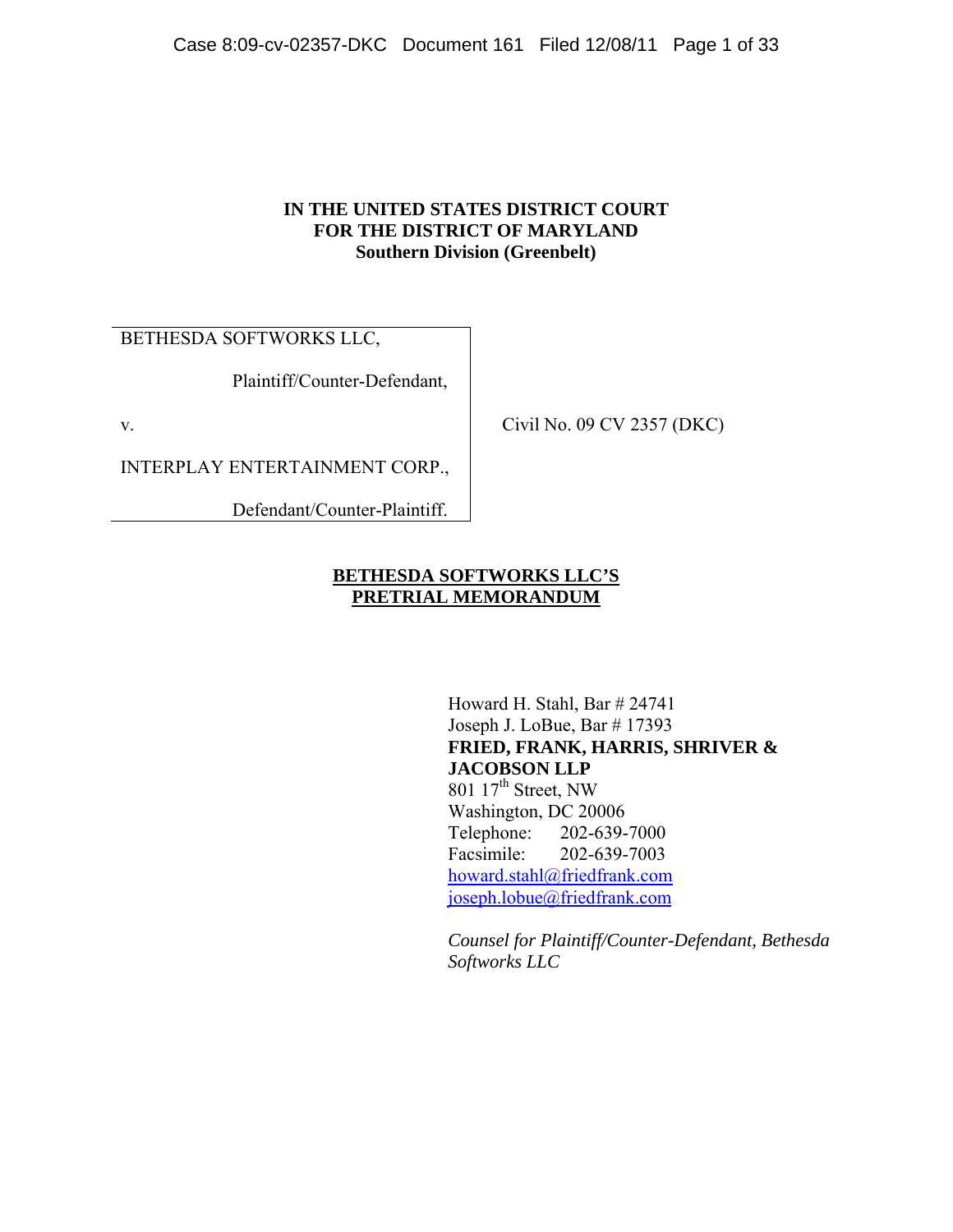# **TABLE OF CONTENTS**

| I.  | BETHESDA'S CLAIMS FOR DIRECT AND CONTRIBUTORY COPYRIGHT<br>INFRINGEMENT (COUNT II OF THE FIRST AMENDED COMPLAINT) 1 |                                                                                                                        |  |  |
|-----|---------------------------------------------------------------------------------------------------------------------|------------------------------------------------------------------------------------------------------------------------|--|--|
|     | A.                                                                                                                  |                                                                                                                        |  |  |
|     | <b>B.</b>                                                                                                           |                                                                                                                        |  |  |
|     | $\mathbf{C}$ .                                                                                                      | Evidence Establishing Interplay's Copyright Infringement 3                                                             |  |  |
| II. | BETHESDA'S CLAIM FOR TRADEMARK INFRINGMENT (COUNT V OF                                                              |                                                                                                                        |  |  |
|     | A.                                                                                                                  | Evidence Establishing Bethesda's Ownership of the Trademarks 5                                                         |  |  |
|     | <b>B.</b>                                                                                                           |                                                                                                                        |  |  |
|     | $C_{\bullet}$                                                                                                       |                                                                                                                        |  |  |
| Ш.  |                                                                                                                     | BETHESDA'S CLAIM FOR BREACH OF THE APA (COUNT X OF THE                                                                 |  |  |
| IV. |                                                                                                                     | <b>INTERPLAY HAS NO LICENSE TO USE THE FALLOUT TRADEMARKS</b><br>OR COPYRIGHTS (COUNT I OF THE FIRST AMENDED COMPLAINT |  |  |
|     | A.                                                                                                                  | License Is an Affirmative Defense Upon Which Interplay Bears the                                                       |  |  |
|     | <b>B.</b>                                                                                                           | <b>Evidence Establishing That Interplay Failed to Satisfy the "Minimum</b>                                             |  |  |
|     | $\mathbf{C}$ .                                                                                                      | <b>Evidence Establishing That Interplay Failed to Satisfy the "Full-Scale"</b>                                         |  |  |
|     | D.                                                                                                                  |                                                                                                                        |  |  |
|     | Е.                                                                                                                  | <b>Interplay Has No Defense to Bethesda's Contributory Infringement</b>                                                |  |  |
| V.  |                                                                                                                     | <b>INTERPLAY'S "MEETING OF THE MINDS" DEFENSE LACKS MERIT 23</b>                                                       |  |  |
| VI. |                                                                                                                     |                                                                                                                        |  |  |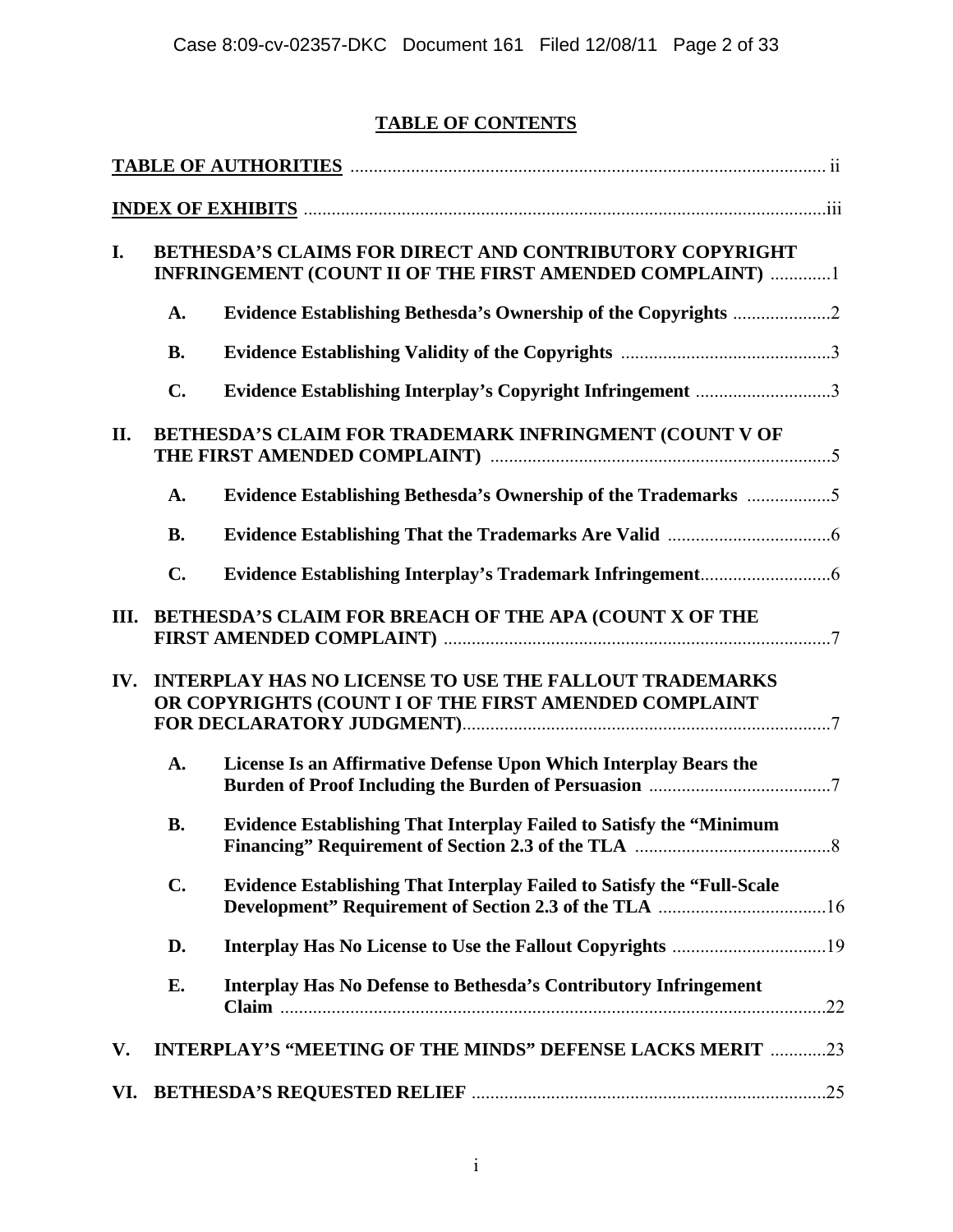# **TABLE OF AUTHORITIES**

# **Cases**

| Advance Magazine Publishers Inc. v. Leach, 466 F. Supp.2d 628 (D. Md. 2006)               |                |
|-------------------------------------------------------------------------------------------|----------------|
| All Pro Maids, Inc. v. Layton, Civ. A. 058-N, 2004 WL 1878784 (Del. Ch. Aug. 10, 2004) 24 |                |
| American Homepatient, Inc. v. Collier, No. Civ. A. 274-N, 2006 WL 1134170                 |                |
| Compliance Source, Inc. v. Greenpoint Mortgage Funding, Inc.,                             |                |
|                                                                                           |                |
|                                                                                           |                |
| John G. Danielson, Inc. v. Winchester-Conant Props., Inc., 322 F.3d 26 (1st Cir. 2003)8   |                |
| Lone Star Steakhouse & Saloon, Inc. v. Alpha of Va., Inc., 43 F.3d 922 (4th Cir. 1995) 5  |                |
| Nelson-Salabas, Inc. v. Morningside Development, LLC, 284 F.3d 505 (4th Cir. 2002) 8      |                |
|                                                                                           |                |
|                                                                                           |                |
| People for the Ethical Treatment of Animals (PETA) v. Doughney,                           |                |
|                                                                                           |                |
| Rhone-Poulenc Basic Chemicals Co. v. Am. Motorists Ins. Co., 616 A.2d 1192 (Del. 1992) 23 |                |
|                                                                                           |                |
| Service & Training, Inc. v. Data General Corp., 963 F.2d 680 (4th Cir. 1992) 1            |                |
| Softech Worldwide, LLC v. Internet Technology Broadcasting Corp.,                         | $\overline{8}$ |
| Standard Distrib. Co. v. NKS Distribs., Inc., No. 92C-05-036-WTQ, 1996 WL 944898          | .24            |
| <b>Miscellaneous</b>                                                                      |                |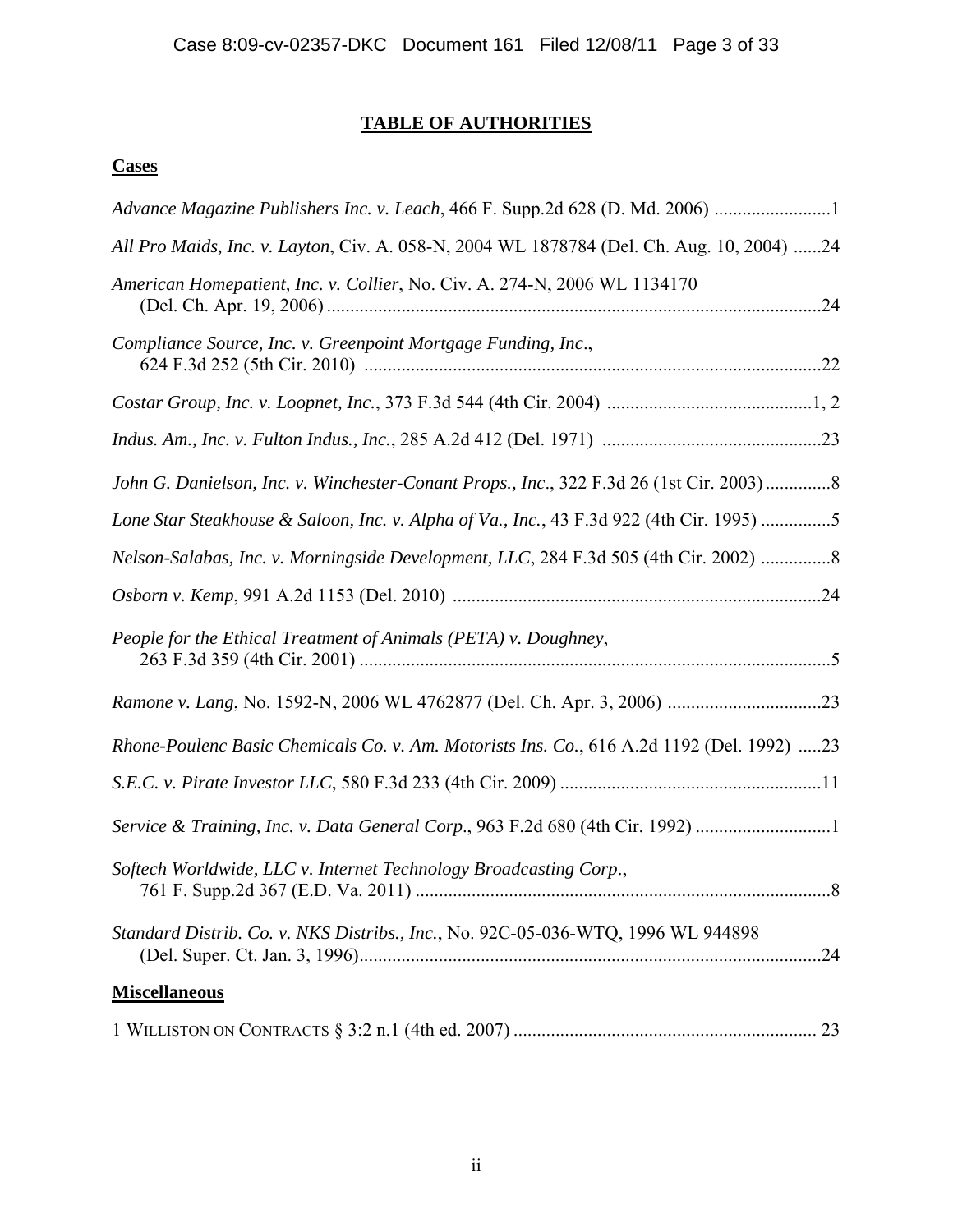# **INDEX OF EXHIBITS**

| Asset Purchase Agreement between Bethesda Softworks LLC and    |  |
|----------------------------------------------------------------|--|
| Trademark License Agreement between Bethesda Softworks LLC and |  |
| Copyright Assignment between Bethesda Softworks LLC and        |  |
| Trademark Assignment between Bethesda Softworks LLC and        |  |
| United States Copyright Office Certificate of Registration,    |  |
| United States Copyright Office Certificate of Registration,    |  |
| United States Copyright Office Certificate of Registration,    |  |
| United States Copyright Office Certificate of Registration,    |  |
| United States Copyright Office Certificate of Registration,    |  |
| United States Copyright Office Certificate of Registration,    |  |
| United States Copyright Office Certificate of Registration,    |  |
| United States Copyright Office Certificate of Registration,    |  |
| United States Copyright Office Certificate of Registration,    |  |
| United States Copyright Office Certificate of Registration,    |  |
| United States Copyright Office Certificate of Registration,    |  |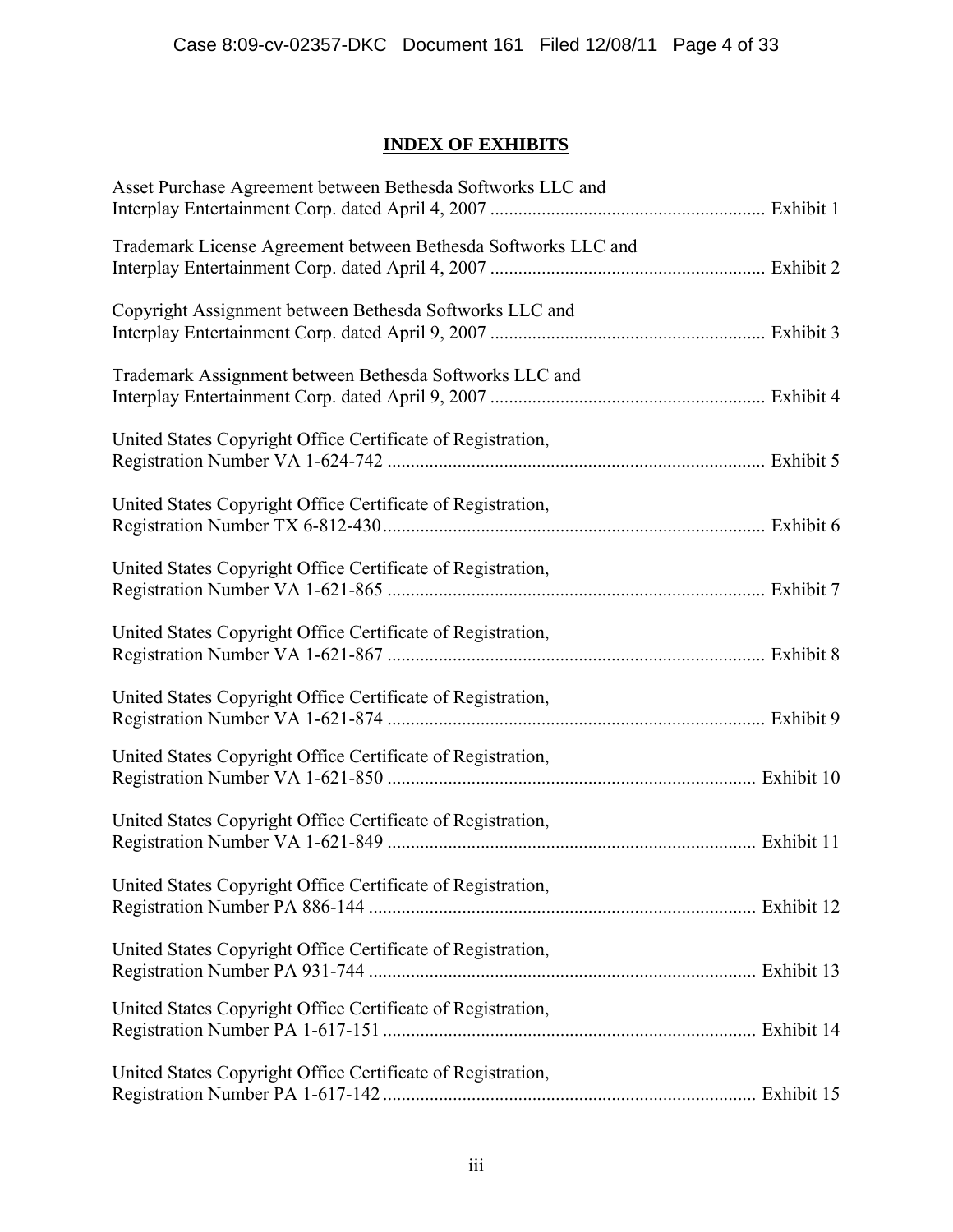| United States Copyright Office Certificate of Registration,                                                                                    |  |
|------------------------------------------------------------------------------------------------------------------------------------------------|--|
| United States Copyright Office Certificate of Registration,                                                                                    |  |
| United States Patent and Trademark Office, Trademark                                                                                           |  |
| United States Patent and Trademark Office, Trademark                                                                                           |  |
| United States Patent and Trademark Office, Trademark                                                                                           |  |
| United States Patent and Trademark Office, Trademark                                                                                           |  |
| United States Patent and Trademark Office, Notice of Recordation                                                                               |  |
| Excerpts from the Form 10-K Annual Report of Interplay<br>Entertainment Corp. for the Fiscal Year Ended December 31, 2007  Exhibit 23          |  |
| Excerpts from the Form 10-Q Quarterly Report of Interplay<br>Entertainment Corp. for the Quarterly Period Ended March 31, 2008 Exhibit 24      |  |
| Excerpts from the Form 10-K Annual Report of Interplay<br>Entertainment Corp. for the Fiscal Year Ended December 31, 2008  Exhibit 25          |  |
| Excerpts from the Form 10-Q Quarterly Report of Interplay<br>Entertainment Corp. for the Quarterly Period Ended March 31, 2009 Exhibit 26      |  |
| Excerpts from the Form 10-Q Quarterly Report of Interplay                                                                                      |  |
| Excerpts from the Form 10-Q Quarterly Report of Interplay<br>Entertainment Corp. for the Quarterly Period Ended September 30, 2009  Exhibit 28 |  |
| Excerpts from the Form 10-K Annual Report of Interplay<br>Entertainment Corp. for the Fiscal Year Ended December 31, 2009  Exhibit 29          |  |
| Excerpts from the Form 10-K Annual Report of Interplay                                                                                         |  |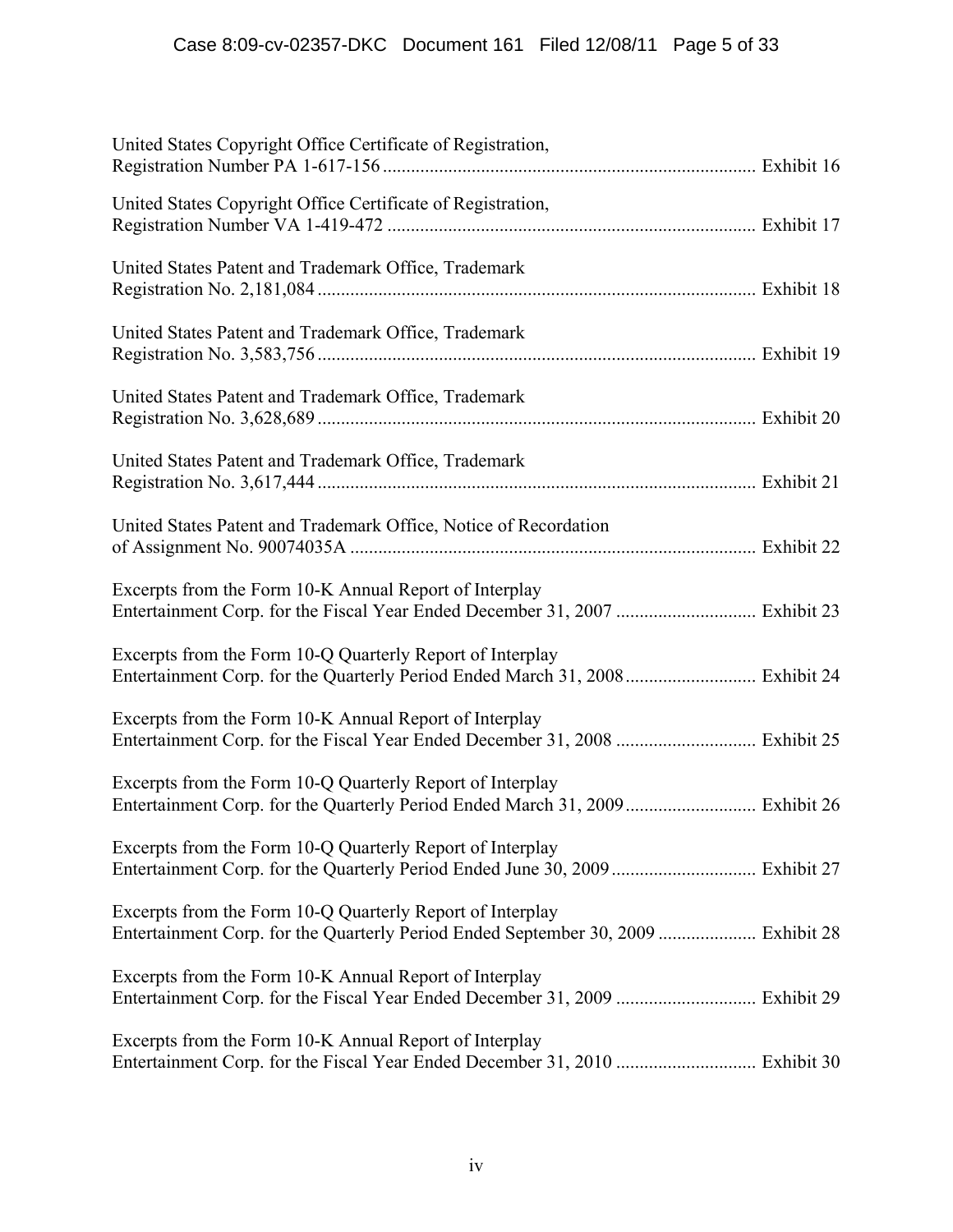| Excerpts from the Form 10-Q Quarterly Report of Interplay Entertainment                                                                                                  |  |
|--------------------------------------------------------------------------------------------------------------------------------------------------------------------------|--|
| Supplemental Responses of Interplay Entertainment Corp. to Bethesda                                                                                                      |  |
| Excerpts from the Transcript of Telephonic Hearing on September 23, 2009,<br>Bethesda Softworks LLC v. Interplay Entertainment Corp., No. 09-CV-2357-DKC Exhibit 33      |  |
| Excerpts from the Transcript of Motions Hearing on December 10, 2009,<br>Bethesda Softworks LLC v. Interplay Entertainment Corp., No. 09-CV-2357-DKC Exhibit 34          |  |
| Excerpts from the Transcript of August 4, 2011 Preliminary Injunction Hearing,<br>Bethesda Softworks LLC v. Interplay Entertainment Corp., No. 09-CV-2357-DKC Exhibit 35 |  |
| Game Production Agreement between Interactive Game Group and                                                                                                             |  |
| Excerpts from the Transcript of the Deposition of Frederic Chesnais                                                                                                      |  |
| Document identified as Letter of Intent between Interplay                                                                                                                |  |
| Excerpts from the Transcript of the Deposition of Herve Caen dated                                                                                                       |  |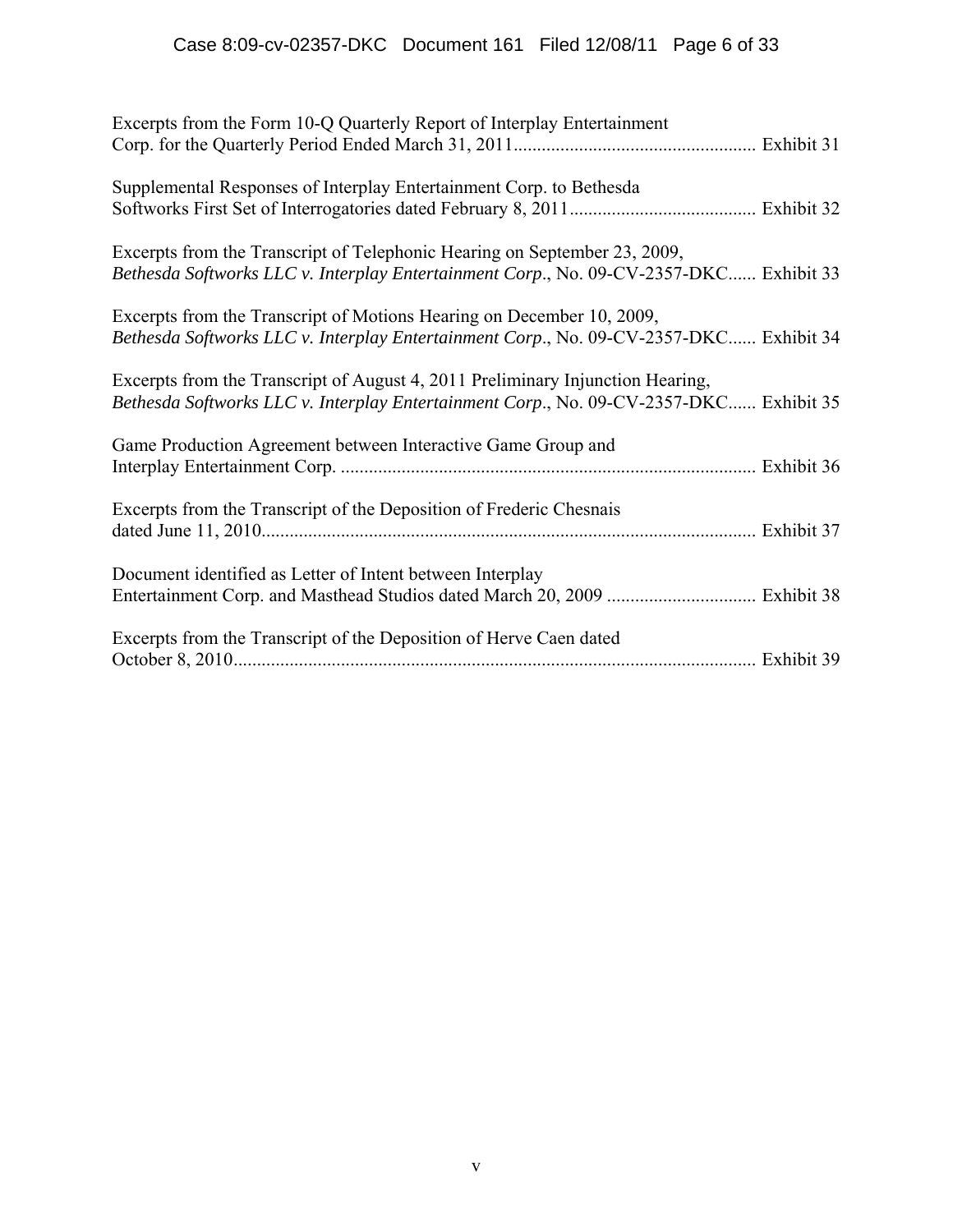Pursuant to Rule 105.7 of the Local Rules of the United States District Court for the District of Maryland, Plaintiff/Counter-Defendant Bethesda Softworks LLC ("Bethesda") respectfully submits this Pretrial Memorandum.<sup>1</sup>

#### **I. BETHESDA'S CLAIMS FOR DIRECT AND CONTRIBUTORY COPYRIGHT INFRINGEMENT (COUNT II OF THE FIRST AMENDED COMPLAINT)**

Bethesda will pursue at trial its claims for direct and contributory copyright infringement against Interplay in Count II of the First Amended Complaint for Declaratory Judgment and Other Relief (the "First Amended Complaint") for the period subsequent to April 4, 2009.

The Copyright Act grants the copyright owner the exclusive right to reproduce his copyrighted works, to prepare derivatives of those works, and to display those works publicly. *Advance Magazine Publishers Inc. v. Leach*, 466 F. Supp.2d 628, 634 (D. Md. 2006). "[A]nyone who violates any of the exclusive rights of the copyright owner . . . is an infringer of the copyright." *Id.* (internal quotations omitted). To establish a claim of direct copyright infringement, the plaintiff must prove two elements: (1) ownership of a valid copyright; and (2) copying of protected elements of the copyrighted work by the defendant. *Costar Group, Inc. v. Loopnet, Inc.*, 373 F.3d 544, 549 (4th Cir. 2004). An admission by a party of copying the works establishes a violation of the copyright owner's exclusive right to reproduce the works. *See Service & Training, Inc. v. Data General Corp*., 963 F.2d 680, 689 (4th Cir. 1992) ("Appellants admit that they copied MV/ADEX extensively. . . . They thereby violated Data General's exclusive right as copyright owner 'to reproduce the copyrighted work'").

 $\frac{1}{1}$  Bethesda may present additional evidence at trial not specifically referred to in this Pretrial Memorandum as the need arises during the course of trial.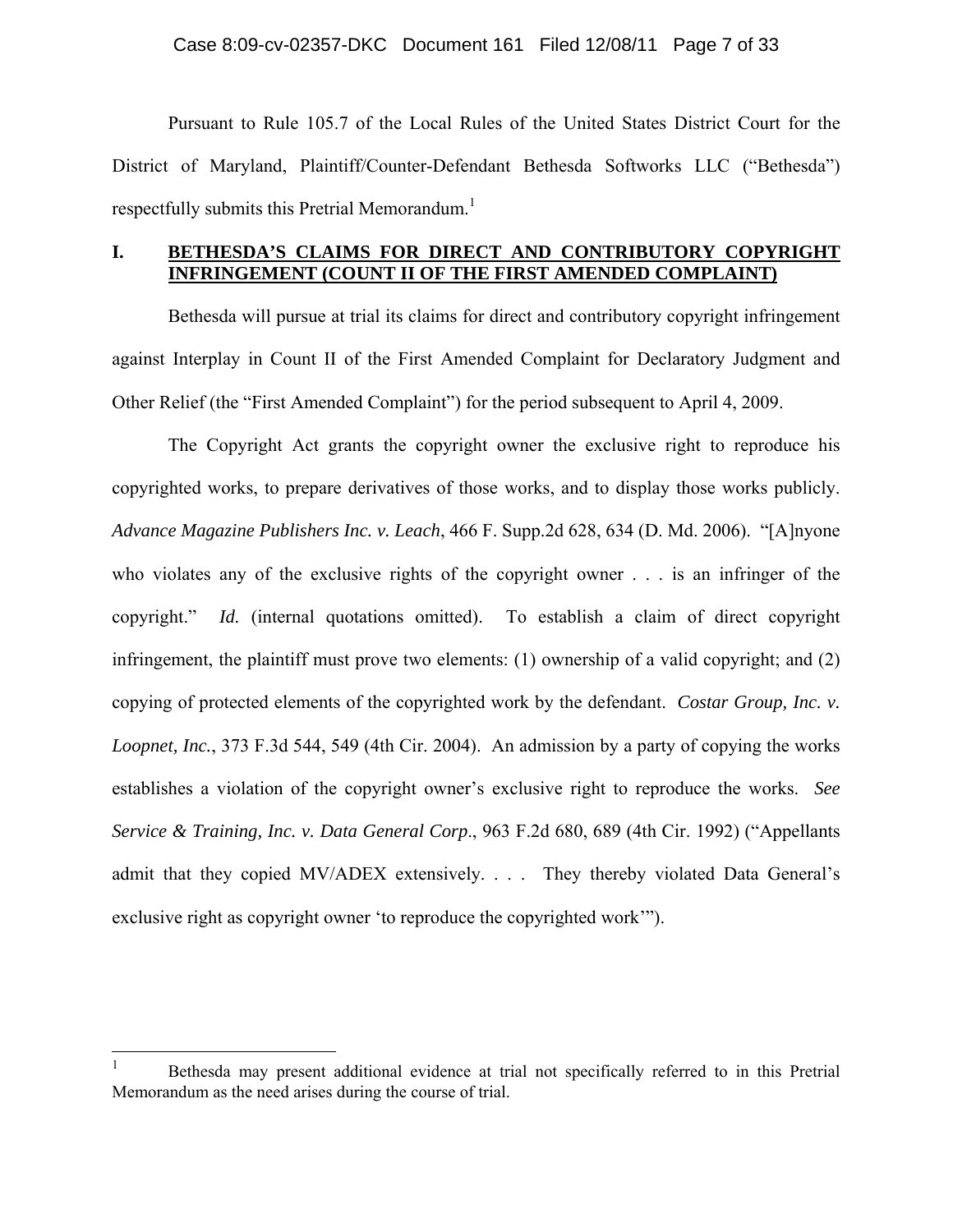To establish a claim of contributory infringement, a plaintiff must show that the defendant "with knowledge of the infringing activity, induce[d], cause[d] or materially contribute[d] to the infringing conduct of another." *Costar Group, Inc.*, 373 F.3d at 550.

#### **A. Evidence Establishing Bethesda's Ownership of the Copyrights**

Bethesda's ownership of the Fallout copyrights has not been contested in this case.

Evidence establishing Bethesda's ownership of the copyrights includes, but is not limited to:

- (1) On April 4, 2007, Bethesda and Defendant/Counter-Plaintiff Interplay Entertainment Corporation ("Interplay") entered into the Asset Purchase Agreement (the "APA") (Ex. 1). Sections 2.1, 3.9 and Exhibit A of the APA provide that Bethesda acquired "all of [Interplay's] right, title and interest" in and to "any and all Intellectual Property in or relating or connected in any way with (and to all future uses of every kind) the brand and interactive entertainment software game property known as 'Fallout,'" including specifically "all copyrights, copyright registrations and copyright applications, copyrightable works, and all other corresponding rights". (Ex. 1, APA, §§ 2.1, 3.9, Exhibit A.)
- (2) In connection with and as part of the APA, Interplay also executed a separate Copyright Assignment in favor of Bethesda. (Ex. 3.) In the Copyright Assignment, Interplay "irrevocably assign[ed], transfer[red] and convey[ed]" to Bethesda "all of its rights, titles and interests in and to the Works" related to Fallout "including, without limitation, all copyrights in and to the Works whether registered or unregistered, together with all now or hereafter existing rights of every kind and character whatsoever throughout the world pertaining to the Works, in all media now in existence or to be developed hereafter, in perpetuity." (Ex. 3, Copyright Assignment § 1.)
- (3) Section 5.9 of the APA provides that Interplay retained no ownership rights whatsoever in the transferred intellectual property, including the copyrighted works: "Nothing contained in this Agreement shall be construed as providing the [Interplay] with any retained right, title or other interest of any kind in or to any of the Acquired Assets. [Interplay] recognizes and acknowledges that the Purchased Intellectual Property and all rights therein and all goodwill pertaining thereto solely and exclusively belong to [Bethesda] effective automatically upon the Closing and that all uses of the Purchased Intellectual Property shall inure to the benefit of [Bethesda]." (Ex. 1, APA  $\S$  5.9.)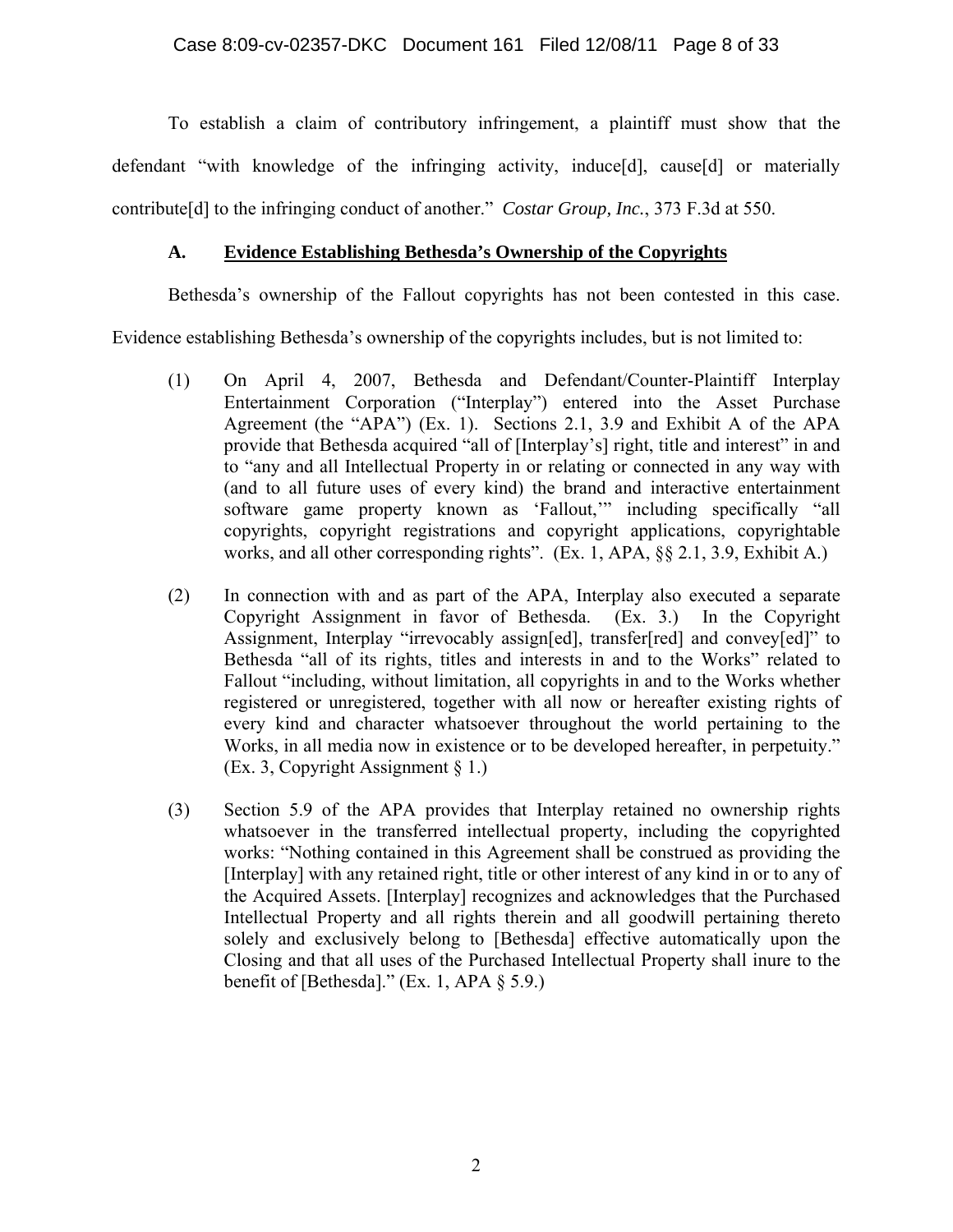## **B. Evidence Establishing Validity of the Copyrights**

The validity of the copyrights has not been contested in this case. Evidence establishing

the validity of the copyrights includes, but is not limited to:

- (1) Interplay expressly represented and warranted in Section 3.12 of the APA that "[a]ll registered copyrights, trademarks, and service marks (and all applications relating to any of the foregoing) included in the Fallout Intellectual Property are subsisting and valid under applicable law for those respective categories of Intellectual Property. There are no facts or circumstances that would render any of the Purchased Intellectual Property invalid or unenforceable . . . ." (Ex. 1, APA § 3.12.)
- (2) The following United States Copyright Office Certificates of Registration: United States Copyright Office Certificate of Registration, Registration Number VA 1- 624-742 (Ex. 5); United States Copyright Office Certificate of Registration, Registration Number TX 6-812-430 (Ex. 6); United States Copyright Office Certificate of Registration, Registration Number VA 1-621-865 (Ex. 7); United States Copyright Office Certificate of Registration, Registration Number VA 1- 621-867 (Ex. 8); United States Copyright Office Certificate of Registration, Registration Number VA 1-621-874 (Ex. 9); United States Copyright Office Certificate of Registration, Registration Number VA 1-621-850 (Ex. 10); United States Copyright Office Certificate of Registration, Registration Number VA 1- 621-849 (Ex. 11); United States Copyright Office Certificate of Registration, Registration Number PA 886-144 (Ex. 12); United States Copyright Office Certificate of Registration, Registration Number PA 931-744 (Ex. 13); United States Copyright Office Certificate of Registration, Registration Number PA 1- 617-151 (Ex. 14); United States Copyright Office Certificate of Registration, Registration Number PA 1-617-142 (Ex. 15); United States Copyright Office Certificate of Registration, Registration Number PA 1-617-156 (Ex. 16); United States Copyright Office Certificate of Registration, Registration Number VA 1- 419-472 (Ex. 17).

## **C. Evidence Establishing Interplay's Copyright Infringement**

Interplay's use of, and intent to continue to use, Bethesda's copyrighted Fallout works in

its MMOG has not been contested in this case. Evidence establishing Interplay's direct

infringement of Bethesda's copyrights includes, but is not limited to:

(1) Interplay has admitted in its sworn responses to interrogatories that it is using Bethesda's copyrighted works in developing its MMOG: "By and through its employees, officers and managing agents Plaintiff possessed both actual and constructive knowledge of Interplay's development efforts with respect to the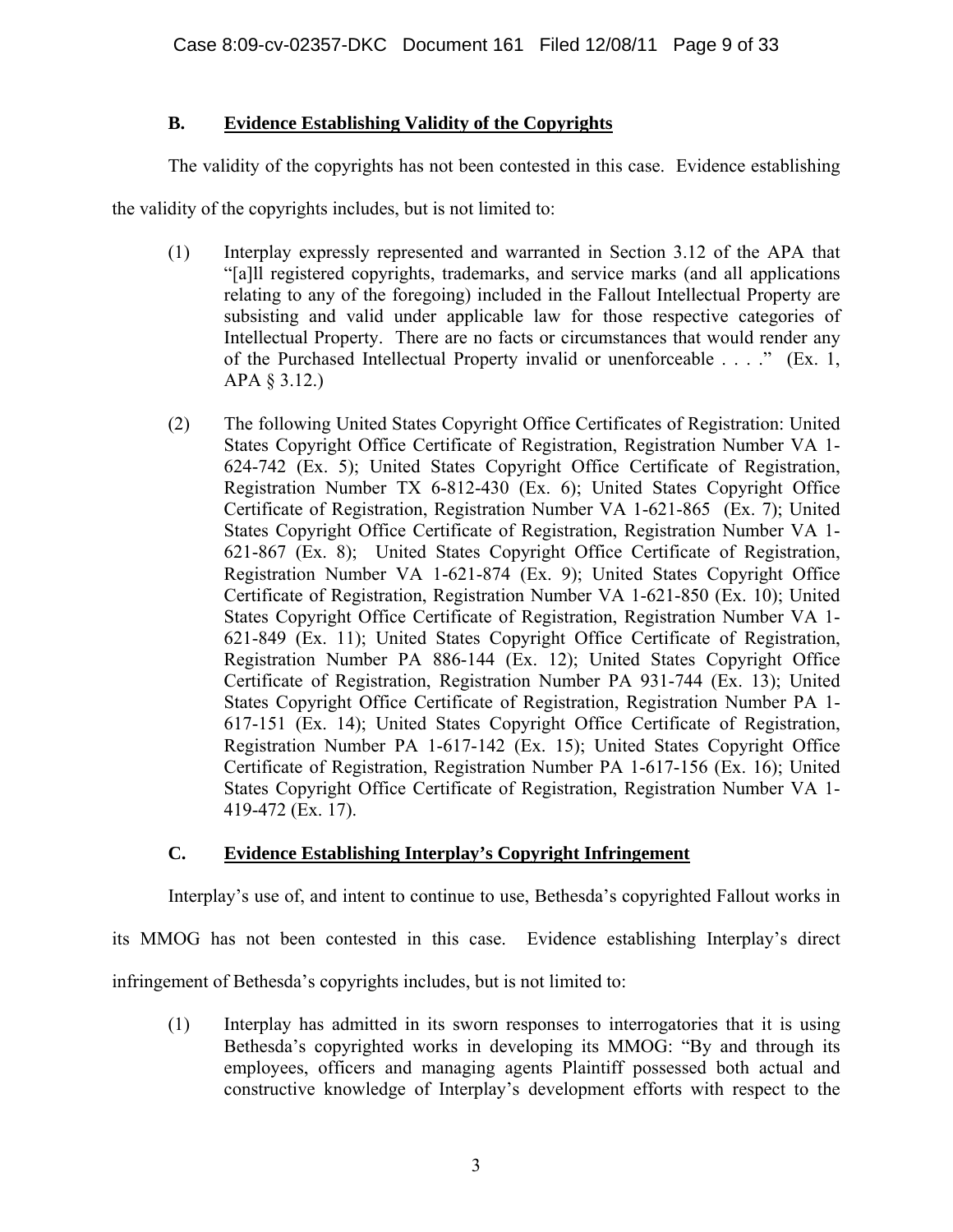Fallout-branded MMOG, including knowledge that the content thereof was derived from and contained elements of the Fallout universe, (originally created by Interplay) including copyrighted or copyrightable content related to characters, backstory, etc." (Ex. 32 at 7); *see also* (Transcript of August 4, 2011 Preliminary Injunction Hearing at 76) (THE COURT: "there is no doubt that [Bethesda] owns the copyrights, and I believe there is no doubt that, well, that Interplay concedes that in some fashion it's using them in the development of the Fallout MMOG . . .") (Ex. 35).

- (2) Interplay has admitted in its SEC filings its intent to continue to use the copyrighted elements of the Fallout series in its Fallout MMOG. (Form 10-K Annual Report of Interplay Entertainment Corp. for the Fiscal Year Ended December 31, 2010 filed with the United States Securities and Exchange Commission on May 24, 2011, at 4) (Ex. 30 at p. F-21.)
- (3) As will be established at trial, documents produced by Interplay reproduce numerous elements of Bethesda's copyrighted works including, but not limited to, Bethesda's copyrighted Vault Boy character.
- (4) As will be established at trial, the content of Interplay's "Fallout Online" website reproduces and publicly displays numerous elements of Bethesda's copyrighted works including, but not limited to, Bethesda's copyrighted "Vault Boy" character and weapons art such as "Brother of Steel Power Armor." The flash animation opening sequence with the "Please Stand By" test pattern is copied from the opening scene of Bethesda's Fallout 3 game. The carvings on the desk of "The Master Lives" and "♥Harold" depicted in the animation are references to "The Master" and "Harold," characters from the backstory of the previous Fallout games.

Interplay also has induced, caused or materially contributed to the infringing conduct of a

third party, Masthead Studios. Evidence establishing Interplay's contributory infringement

includes, but is not limited to:

- (1) As will be established at trial, and as admitted by Interplay in its responses to interrogatories, Interplay caused and induced Masthead Studio's to make reproductions and derivative works based on Interplay's infringing design. (Ex. 32 at 5) ("Interplay also had (i) created substantial concept art related to the Fallout Online project; (ii) entered into a binding LOI with Masthead Studios in Bulgaria that provided development services . . . and (iii) Masthead Studios use Interplay's design documents, including the Fallout Wiki and concept art, in conjunction with its game engine and tool set to create a proof of concept demo").
- (2) Interplay's CEO, Herve Caen, has testified in this case that Masthead Studios purportedly has performed work using the design provided by Interplay.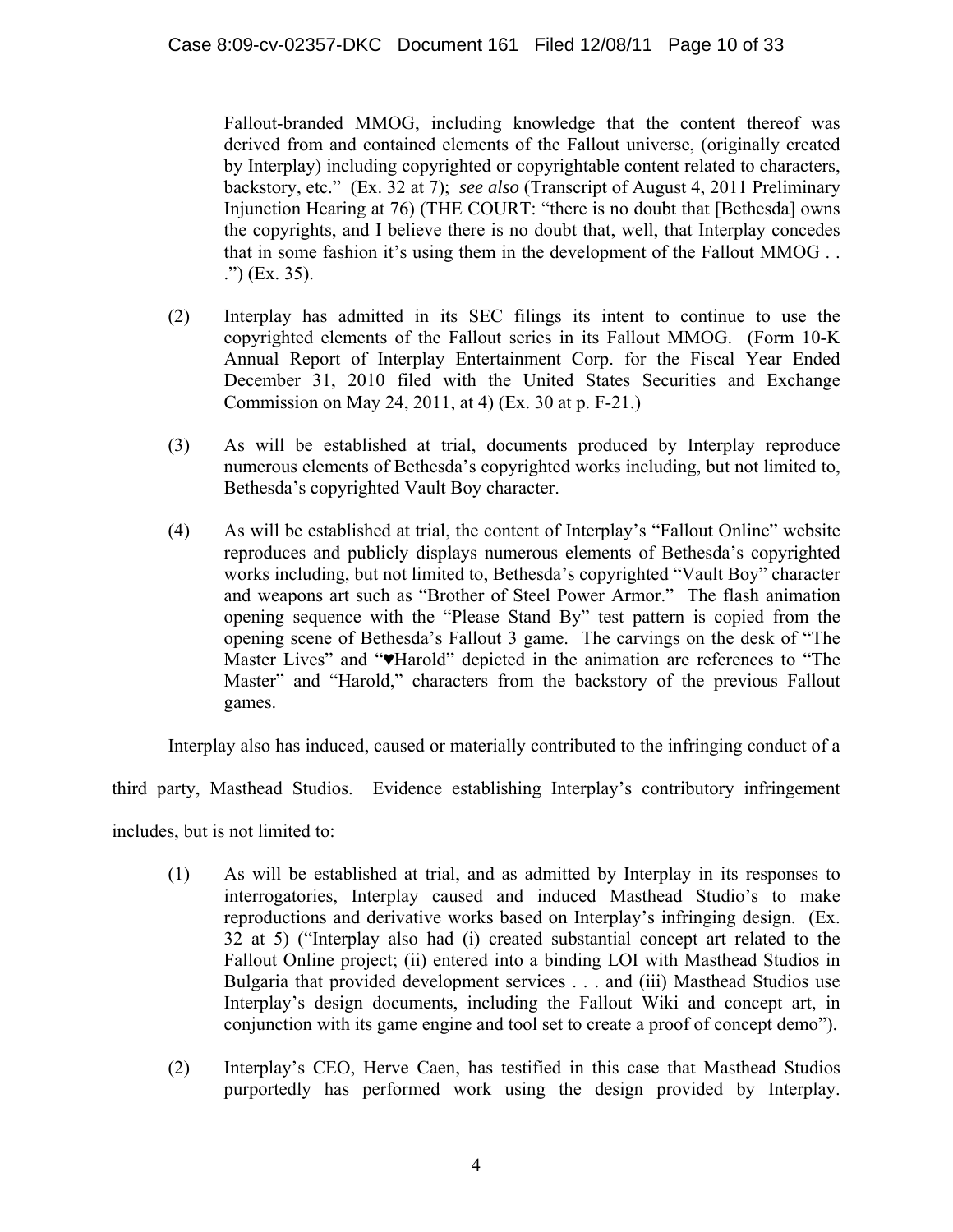(Transcript of Motions Hearing on December 10, 2009, *Bethesda Softworks LLC v. Interplay Entertainment Corp*., No. 09-CV-2357-DKC, at 159:13-14) ("Caen Hearing Testimony") (Ex. 34).

#### **II. BETHESDA'S CLAIM FOR TRADEMARK INFRINGMENT (COUNT V OF THE FIRST AMENDED COMPLAINT)**

Bethesda will pursue at trial its claim for trademark infringement against Interplay in Count V of the First Amended Complaint for the period subsequent to April 4, 2009.

To establish trademark infringement, a plaintiff must prove: (1) that it owns a valid trademark; (2) that the defendant used the mark or a colorable imitation thereof; (3) that the use occurred in commerce in connection with the sale, offering for sale, distribution or advertising of goods or services; and (4) that the defendant used the mark in a manner likely to cause confusion. *People for the Ethical Treatment of Animals (PETA) v. Doughney*, 263 F.3d 359, 364 (4th Cir. 2001); *Lone Star Steakhouse & Saloon, Inc. v. Alpha of Virginia, Inc.*, 43 F.3d 922, 930 (4th Cir. 1995). In applying this test, the trademark owner need not demonstrate actual confusion. *Id*. at 933. Unauthorized use of a trademark infringes the trademark owner's rights if it is likely to confuse an ordinary consumer. *Id*. Unauthorized use of another's trademark on a website may constitute trademark infringement even if no goods or services are sold or advertised on the website. *PETA*, 263 F.3d at 365. This is because the unauthorized use of the trademark on the offending website can hinder consumers from accessing the trademark owner's goods and services. *Id.* at 365-66.

#### **A. Evidence Establishing Bethesda's Ownership of the Trademarks**

Bethesda's ownership of the Fallout trademarks has not been contested in this case. Evidence establishing Bethesda's ownership of the trademarks includes, but is not limited to:

(1) Sections 2.1, 3.9, 5.9 and Exhibit A of the APA, which provide that Bethesda acquired "all of [Interplay's] "right, title and interest" in and to "any and all Intellectual Property in or relating or connected in any way with (and to all future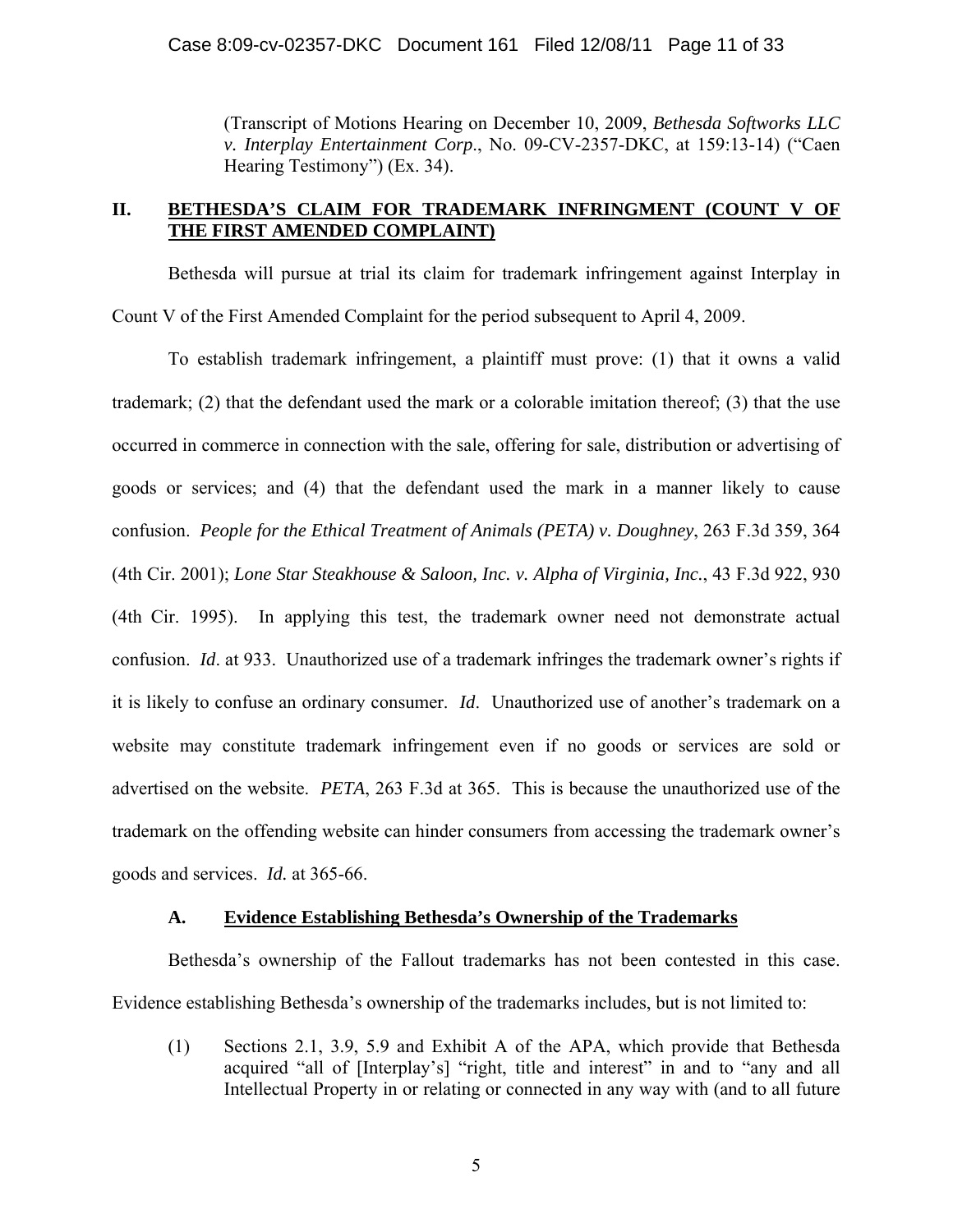uses of every kind) the brand and interactive entertainment software game property known as 'Fallout,'" including specifically trademarks, and that Interplay retained no ownership rights whatsoever in such trademarks. (Ex. 1, APA, §§ 2.1, 3.9, 5.9, Exhibit A.)

(2) In connection with and as part of the APA, Interplay also executed a separate Trademark Assignment in favor of Bethesda in which Interplay "assign[ed], transfer[red] and convey[ed]" to Bethesda "all right, title and interest of [Interplay] in and to the Marks together with the goodwill of the business symbolized by the Marks  $\dots$ ." (Ex. 4, Trademark Assignment § 1.)

## **B. Evidence Establishing That the Trademarks Are Valid**

The validity of the trademarks has not been contested in this case. Evidence establishing

validity of the trademarks includes, but is not limited to:

- (1) Interplay expressly represented and warranted in Section 3.12 of the APA that "[a]ll registered copyrights, trademarks, and service marks (and all applications relating to any of the foregoing) included in the Fallout Intellectual Property are subsisting and valid under applicable law for those respective categories of Intellectual Property. There are no facts or circumstances that would render any of the Purchased Intellectual Property invalid or unenforceable . . . ." (Ex. 1, APA § 3.12.)
- (2) The following United States Patent and Trademark Office registrations and notices: United States Patent and Trademark Office, Trademark Registration No. 2,181,084 (Ex. 18); United States Patent and Trademark Office, Trademark Registration No. 3,583,756 (Ex. 19); United States Patent and Trademark Office, Trademark Registration No. 3,628,689 (Ex. 20); United States Patent and Trademark Office, Trademark Registration No. 3,617,444 (Ex. 21); United States Patent and Trademark Office, Notice of Recordation of Assignment No. 90074035A (Ex. 22).

## **C. Evidence Establishing Interplay's Trademark Infringement**

Evidence establishing Interplay's infringement of Bethesda's trademarks includes, but is

not limited to:

(1) As will be established at trial, the content of Interplay's Fallout Online website at www.fallout-on-line.com uses and displays Bethesda's "Fallout" trademark both in its domain name and in its website content. Interplay's Fallout Online website also uses and displays Interplay's Vault Boy design mark. The use of "Fallout" and the Vault Boy character by Interplay on the website are more than colorable imitations of Bethesda's trademarks, they are substantially identical.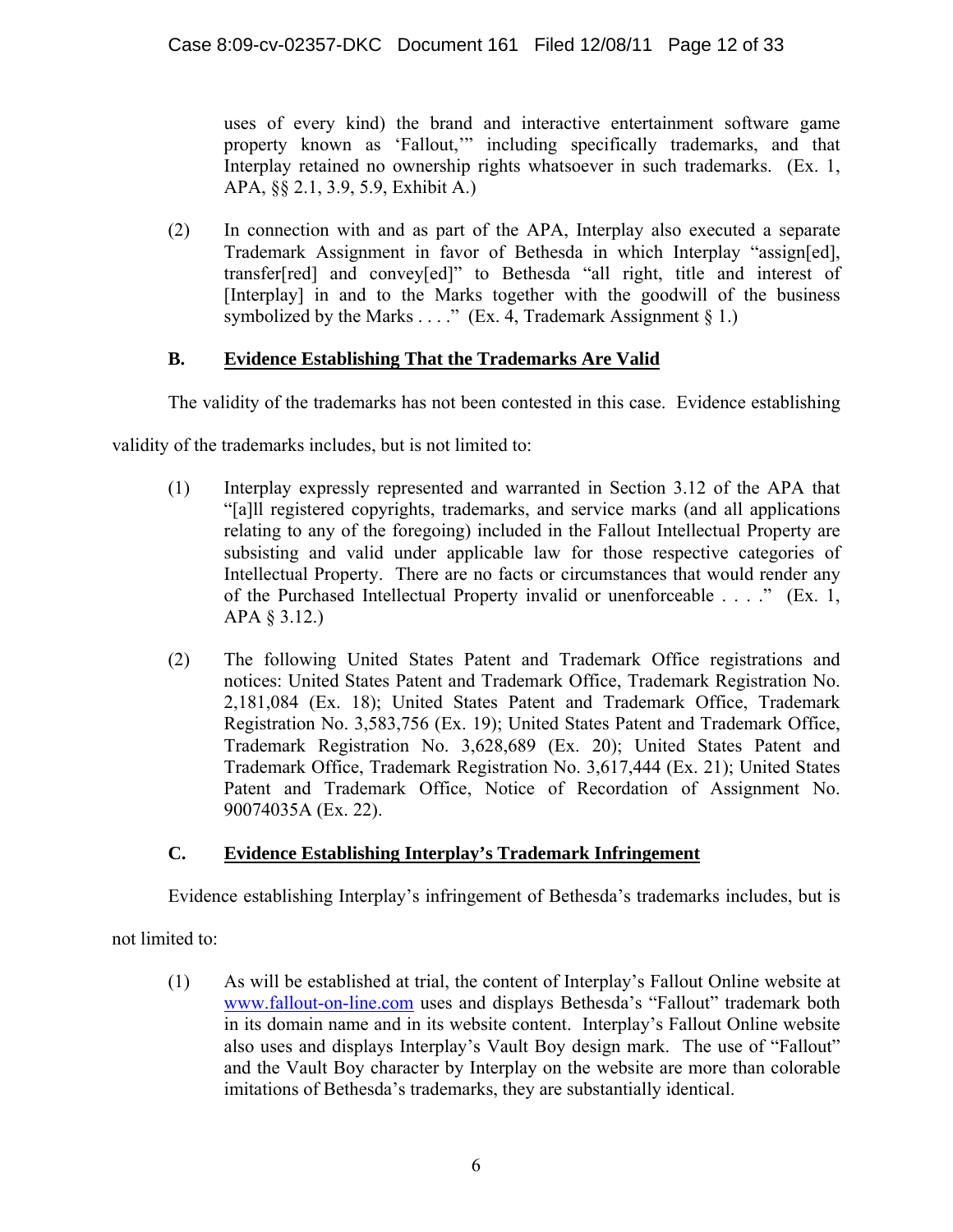(2) The purpose of Interplay's Fallout Online website is to promote and advertise Interplay's purported Fallout Online game and to register consumers to participate in purported beta testing of the game and to receive directly via e-mail additional advertising materials about the game. The website also falsely states that it is using the Fallout trademark under license from Bethesda. Interplay's use of Fallout and the Vault Boy trademarks in these circumstances is likely to cause confusion among consumers about the source of the Fallout Online game and infringes Bethesda's trademarks.

#### III. BETHESDA'S CLAIM FOR BREACH OF THE APA (COUNT X OF THE FIRST **AMENDED COMPLAINT)**

Section 2.5 of the APA provides that: "At the Closing [Interplay] will deliver to [Bethesda] (in addition to a duly executed copy of this Agreement, together with all final exhibits, annexes, and schedules hereto) the following . . . (g) *all tangible embodiments* of the Purchased Intellectual Property, including without limitation, the Software and Documentation included in the Purchased Intellectual Property . . ." (Ex. 1, APA § 2.5) (emphasis added). Interplay breached Section 2.5 by failing to deliver to Bethesda all tangible embodiments of the Fallout copyrighted works. As will be shown at trial, evidence establishing Interplay's breach of contract includes, but is not limited to, purported design documents produced by Interplay in this case.

## **IV. INTERPLAY HAS NO LICENSE TO USE THE FALLOUT TRADEMARKS OR COPYRIGHTS (COUNT I OF THE FIRST AMENDED COMPLAINT FOR DECLARATORY JUDGMENT)**

#### **A. License Is an Affirmative Defense Upon Which Interplay Bears the Burden of Proof Including the Burden of Persuasion**

Interplay contends that it possesses a license to use Bethesda's Fallout trademark and copyrights under the Trademark License Agreement ("TLA") entered into by the parties on April 4, 2009 in connection with, and as part of, the APA. License is an affirmative defense and the burden of proving the existence of a license is on the party invoking the purported license.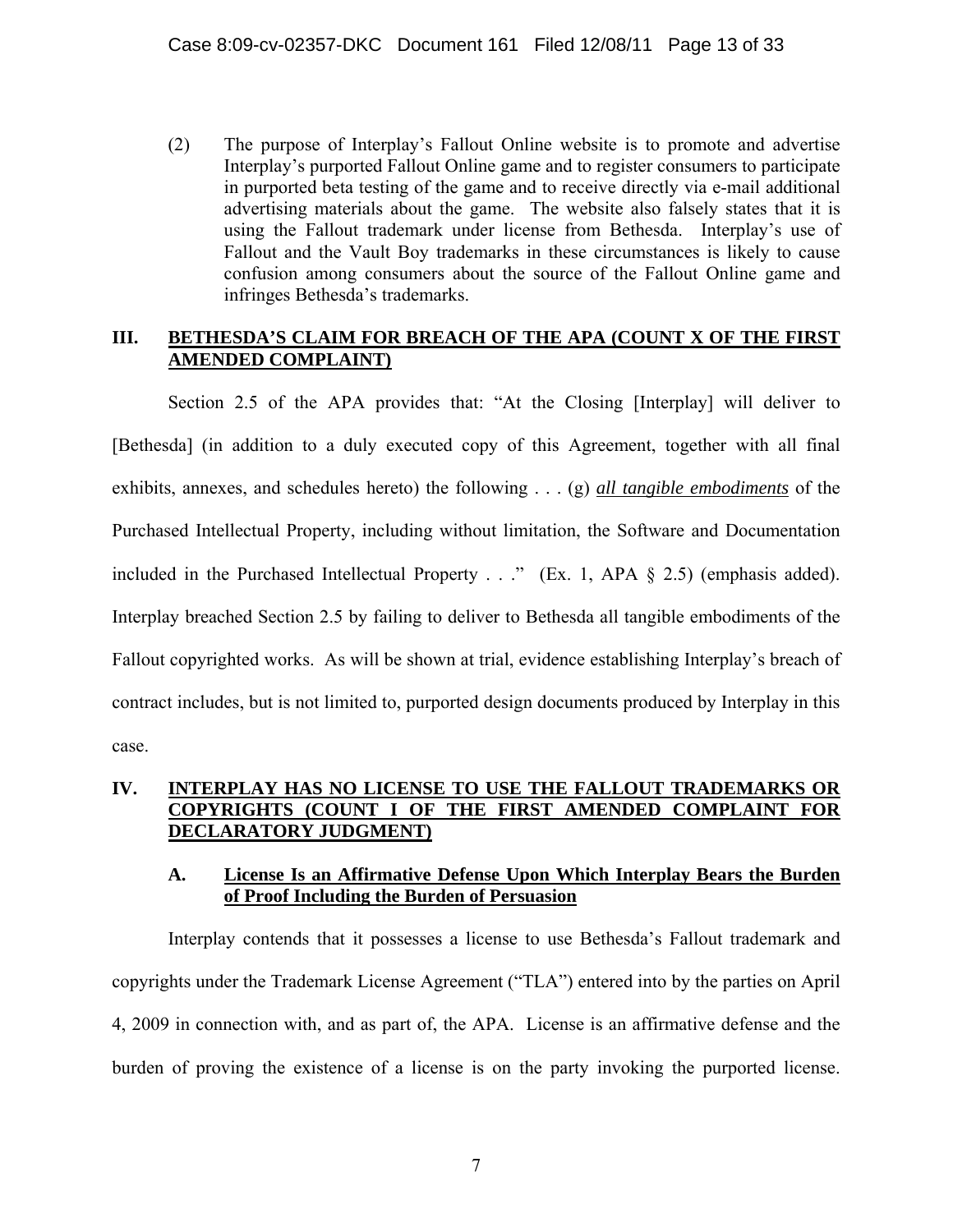*Nelson-Salabas, Inc. v. Morningside Development, LLC*, 284 F.3d 505, 514 (4th Cir. 2002); *Softech Worldwide, LLC v. Internet Technology Broadcasting Corp*., 761 F. Supp.2d 367, 375 (E.D. Va. 2011); *John G. Danielson, Inc. v. Winchester-Conant Props., Inc*., 322 F.3d 26, 40 (1st Cir. 2003). On this issue, Bethesda incorporates by reference the points and authorities set forth in the Memorandum in Support of Bethesda Softworks LLC's Motion in Limine filed on November 4, 201, the Reply Memorandum in Support of Bethesda Softworks LLC's Motion in Limine filed on November 28, 2011 and the Court's December 5, 2011 order regarding the allocation of the burden of proof in this case.

The license granted to Interplay under the Trademark License Agreement existed only through April 4, 2009. At that point, "[t]o retain its license rights under th[e] Agreement," Interplay had to have commenced "full-scale development" and secured "Minimum Financing" as set forth in Section 2.3 of the TLA as follows:

MMOG Development. *To retain its license rights under this Agreement*, Interplay agrees that (i) full-scale development of its FALLOUT MMOG will commence within twenty four (24) months of the Effective Date of this Agreement (such commencement date defined herein as the "MMOG Development Commencement Date") and (ii) by the MMOG Development Commencement Date, Interplay will have secured financing for the FALLOUT MMOG in an amount no less than US\$30,000,000.00 ("Minimum Financing").

(Ex. 2, TLA § 2.3) (emphasis added). Interplay failed to satisfy each of these requirements.

Interplay's license rights under the TLA expired on April 4, 2009.

## **B. Evidence Establishing That Interplay Failed to Satisfy the "Minimum Financing" Requirement of Section 2.3 of the TLA**

Interplay failed to establish the "Minimum Financing" requirement of Section 2.3 by April 4, 2009 as required by the TLA. The phrase to "secure financing" is not ambiguous. It means to obtain financing or a binding commitment for financing. Evidence establishing that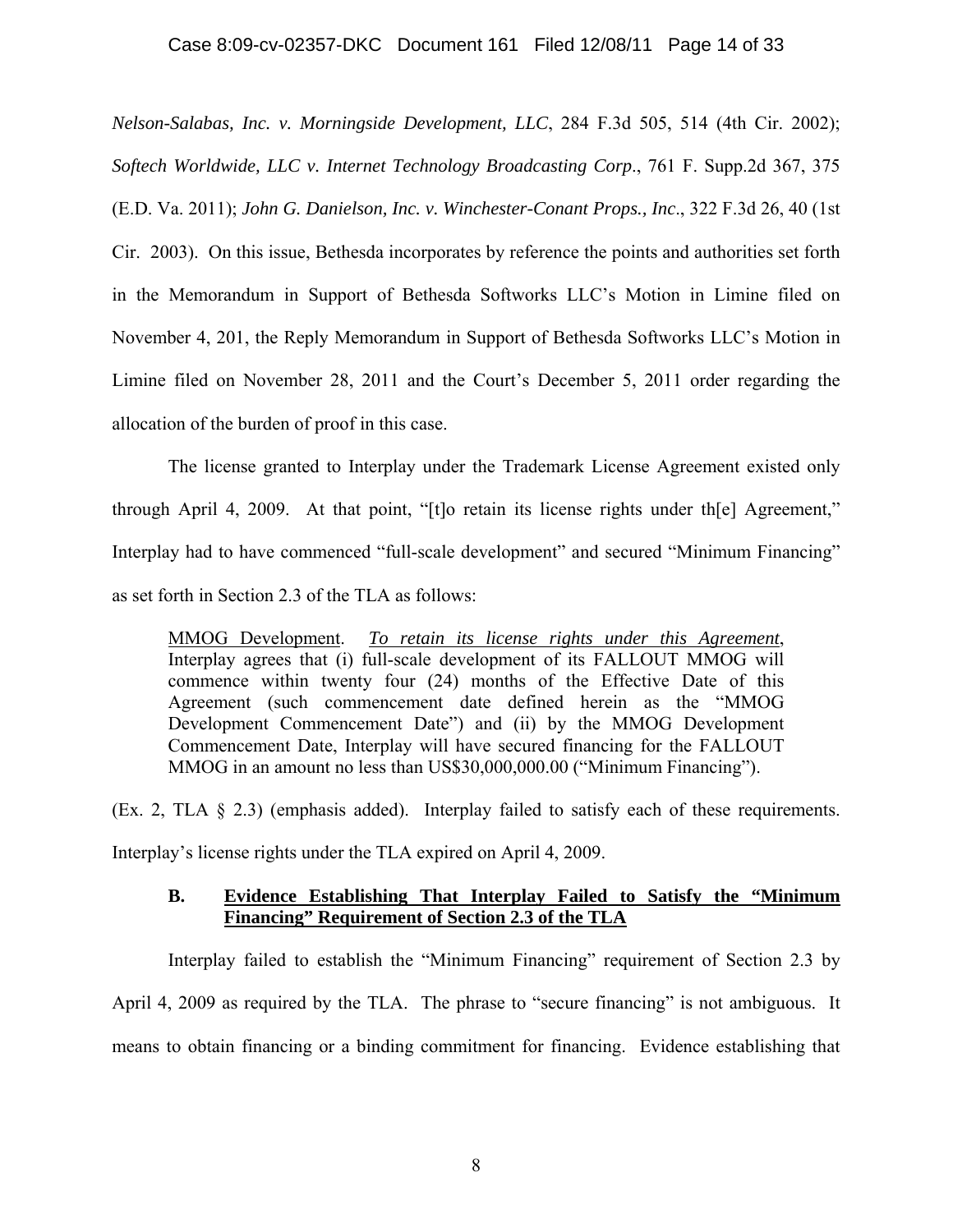Interplay failed to "secure[] financing for the FALLOUT MMOG in an amount no less than

US\$30,000,000.00" by April 4, 2009 includes, but is not limited to:

- (1) As of December 31, 2007, Interplay's cash balance was approximately \$1.1 million and its working capital deficit was approximately \$2.3 million. (Form 10- K Annual Report of Interplay Entertainment Corp. for the Fiscal Year Ended December 31, 2007 filed with the United States Securities and Exchange Commission on April 3, 2008, at 8) ("Interplay's 2007 10-K") (Ex. 23).
- (2) As of March 2008, Interplay's cash balance was approximately \$320,000 and its working capital deficit was approximately \$2.7 million. (Form 10-Q Quarterly Report of Interplay Entertainment Corp. for the Quarterly Period Ended March 31, 2008 filed with the United States Securities and Exchange Commission on May 15, 2008, at 12) ("Interplay's 1st Qtr. 2008 10-Q") (Ex. 24).
- (3) As of December 31, 2008, Interplay's cash balance was approximately \$0 and its working capital deficit was approximately \$2.4 million. (Joint Pretrial Order at 11) (Stipulated Fact No. 11).
- (4) As of March 2009, Interplay's cash balance was approximately \$124,000 and its working capital deficit was approximately \$2.2 million. (Form 10-Q Quarterly Report of Interplay Entertainment Corp. for the Quarterly Period Ended March 31, 2009 filed with the United States Securities and Exchange Commission on May 20, 2009, at 12) ("Interplay's 1st Qtr. 2009 10-Q") (Ex. 26).
- (5) As of June 2009, Interplay's cash balance was approximately \$16,000 and its working capital deficit was approximately \$2.5 million. (Form 10-Q Quarterly Report of Interplay Entertainment Corp. for the Quarterly Period Ended June 30, 2009 filed with the United States Securities and Exchange Commission on August 18, 2009, at 14) ("Interplay's 2nd Qtr. 2009 10-Q") (Ex. 27).
- (6) As of September 2009, Interplay's cash balance was approximately \$49,000 and its working capital deficit was approximately \$2.5 million. (Form 10-Q Quarterly Report of Interplay Entertainment Corp. for the Quarterly Period Ended September 30, 2009 filed with the United States Securities and Exchange Commission on November 20, 2009, at 17) ("Interplay's 3rd Qtr. 2009 10-Q") (Ex. 28).
- (7) As of December 31, 2009, Interplay's cash balance was approximately \$1,000 and its working capital deficit was approximately \$2.8 million. (Joint Pretrial Order at 11) (Stipulated Fact No. 12).
- (8) As of December 31, 2010, Interplay's cash balance was approximately \$3,000 million and its working capital deficit was approximately \$2.9 million. (Ex. 30, Interplay's 2010 10-K at 4.)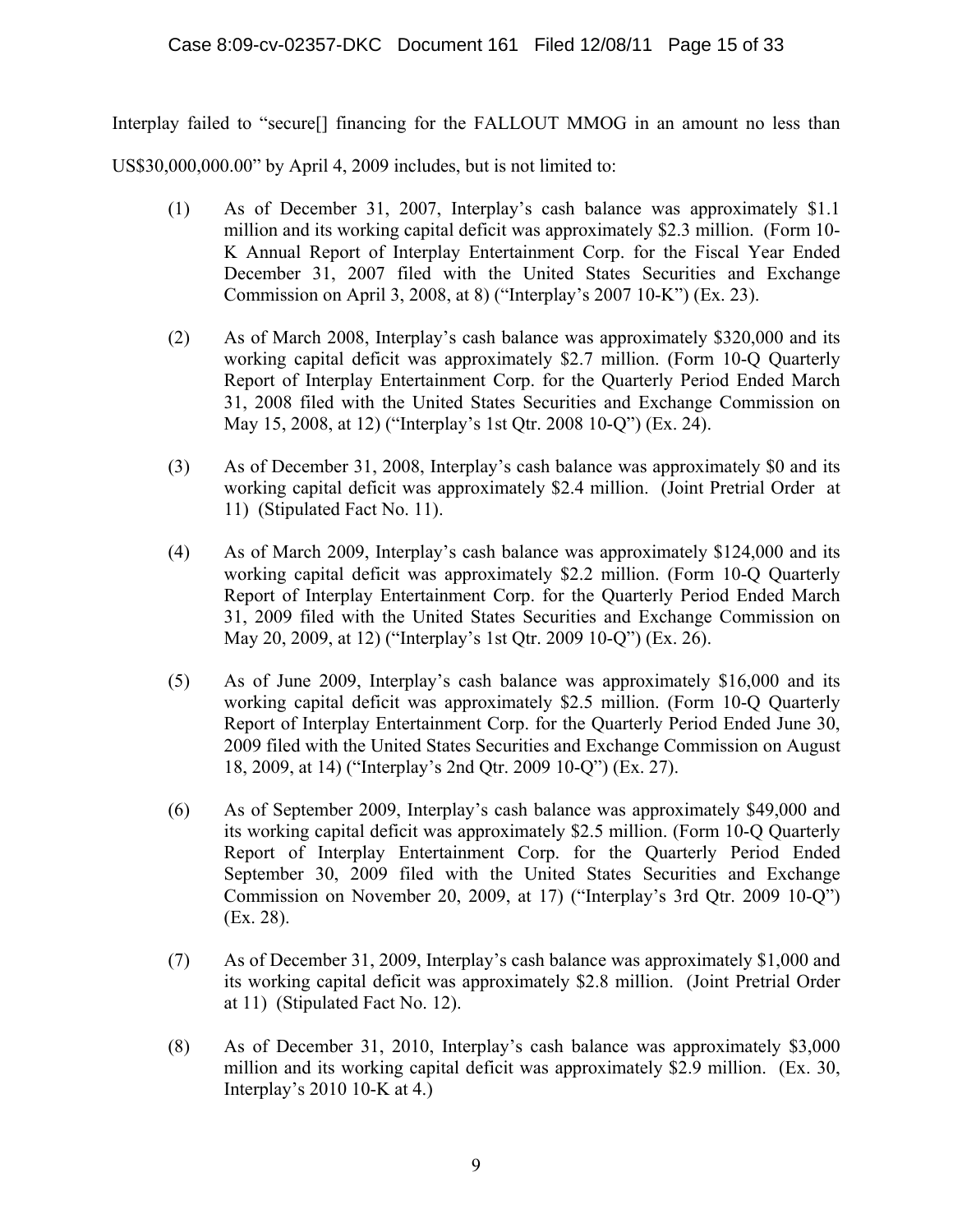- (9) As of March 31, 2011, Interplay's cash balance was approximately \$4,000 and its working capital deficit was approximately \$3.2 million. (Form 10-Q Quarterly Report of Interplay Entertainment Corp. for the Quarterly Period Ended March 31, 2011 filed with the United States Securities and Exchange Commission on June 17, 2011 at 13) ("Interplay's 1st Qtr. 2011 10-Q") (Ex. 31).
- (10) Interplay did not state at any time in any filing with the United States Securities and Exchange Commission that it had obtained \$30 million in financing for the Fallout MMOG. (Joint Pretrial Order at 11) (Stipulated Fact No. 13).
- (11) Interplay did not state at any time in any filing with the United States Securities and Exchange Commission that it had obtained \$30 million in financing for any game development. (Joint Pretrial Order at 11) (Stipulated Fact No. 14).
- (12) As of December 31, 2007, Interplay had no credit agreement, credit facility or line of credit. (Interplay's 2007 10-K at 9) (Ex. 23).
- (13) As of April 2008, Interplay had no credit agreement, credit facility or line of credit. (Joint Pretrial Order at 11) (Stipulated Fact No. 10).
- (14) As of April 2009, Interplay had no credit agreement, credit facility or line of credit and included the following warning in its filings with the SEC: "WE CURRENTLY HAVE SOME OBLIGATIONS THAT WE ARE UNABLE TO MEET WITHOUT GENERATING ADDITIONAL INCOME OR RAISING ADDITIONAL CAPITAL. IF WE CANNOT GENERATE ADDITIONAL INCOME OR RAISE ADDITIONAL CAPITAL IN THE NEAR FUTURE, WE MAY BECOME INSOLVENT AND/OR BE MADE BANKRUPT AND/OR MAY BECOME ILLIQUID OR WORTHLESS." (Form 10-K Annual Report of Interplay Entertainment Corp. for the Fiscal Year Ended December 31, 2008 filed with the United States Securities and Exchange Commission on April 15, 2009, at 7, ) (Ex. 25); (*see also* Ex. 26, Interplay's 1st Qtr. 2009 10-Q at 14).
- (15) As of April 2010, Interplay had no credit agreement, credit facility or line of credit. (Form 10-K Annual Report of Interplay Entertainment Corp. for the Fiscal Year Ended December 31, 2009 filed with the United States Securities and Exchange Commission on April 15, 2010, at 7) (Ex. 29).
- (16) As of March/April 2011, Interplay had no credit agreement, credit facility or line of credit. (Ex. 30, Interplay's 2010 10-K at 5); (Ex. 31, Interplay's 1st Qtr. 2011 10-Q at 15).

The evidence identified above establishes that Interplay failed to "secure[] financing for

the FALLOUT MMOG in an amount no less than US\$30,000,000.00" as required by Section 2.3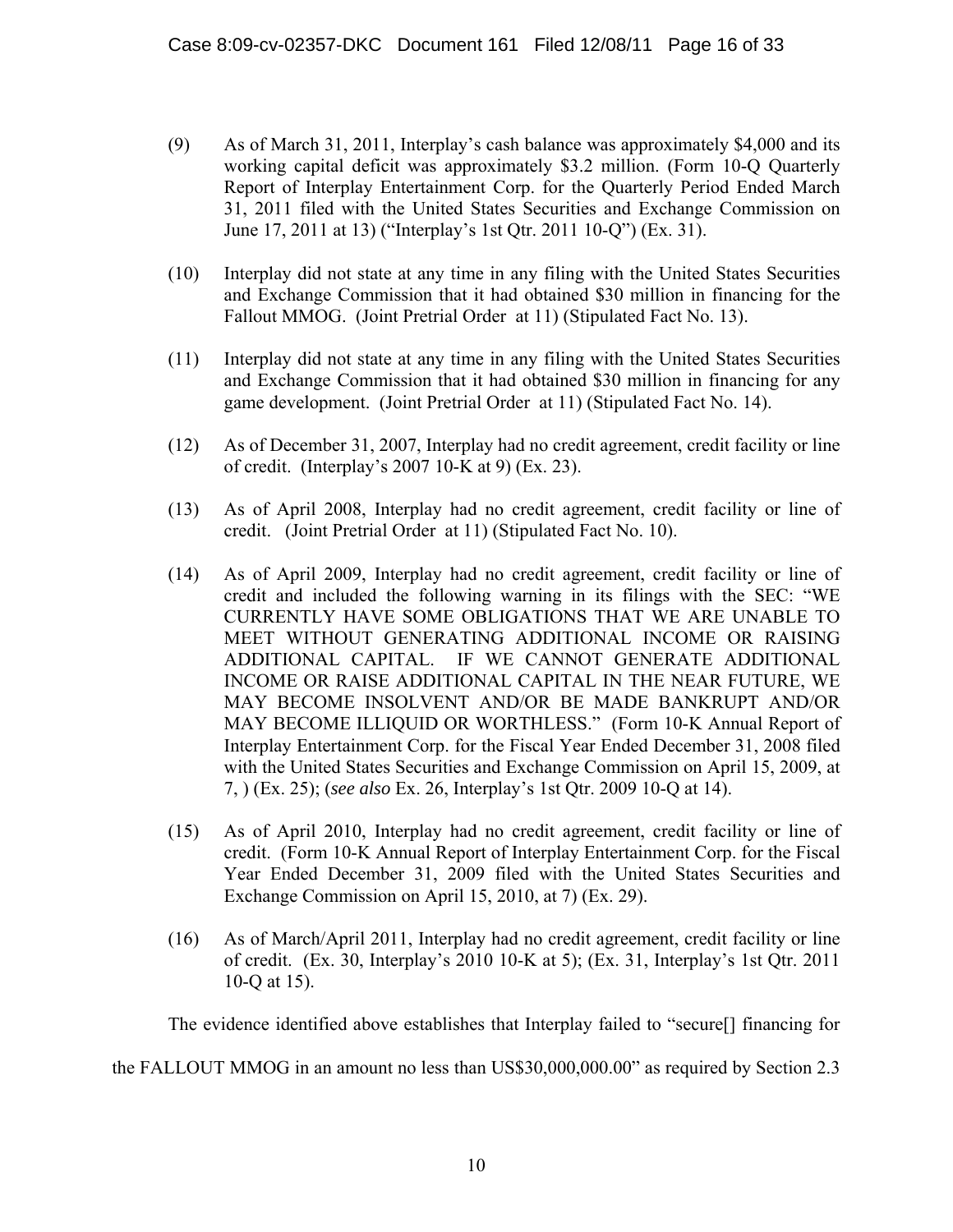of the TLA. For a company with virtually no cash balance and with a working capital deficit consistently around \$2-3 million, having secured \$30 million in financing would be a material fact that would have been disclosed in its SEC filings. *S.E.C. v. Pirate Investor LLC*, 580 F.3d 233, 240 (4th Cir. 2009) (holding that a fact is material for SEC disclosure purposes if the fact would significantly alter the total mix of information available about the company).

Interplay contends in its responses to interrogatories that it satisfied the "Minimum Financing" requirements of Section 2.3 of the TLA through a purported development agreement with Masthead Studios and a purported game production agreement ("Game Production Agreement") with an entity called Interactive Game Group ("I2G"):

Interplay satisfied its obligations under Section 2.3 of the TLA through a funding agreement with Interactive Game Group that provided up to \$15 million and through a binding letter of intent for development services and subsequent agreement with Masthead Studios that provided approximately \$20 million in development services and technology licenses.

(Ex. 32 at 4.)

Evidence rebutting Interplay's contention that it had secured \$15 million in financing by

April 4, 2009 through the purported Game Production Agreement with I2G, includes, but is not

limited to:

- (1) The owner, founder and sole employee of I2G, Frederic Chesnais, has testified that the Game Production Agreement between Interplay Entertainment Corp. and I2G is not a binding agreement to provide financing to Interplay for the Fallout MMOG. (Transcript of Deposition of Frederic Chesnais dated June 11, 2010, at 105:22-106:13) ("Chesnais Depo.") (Ex. 37.)
- (2) Mr. Chesnais has testified that there is no binding agreement between Interplay and I2G to provide financing to Interplay for the Fallout MMOG. (Ex. 37, Chesnais Depo. at 105:22-106:13.)
- (3) Mr. Chesnais has testified that, as of April 4, 2009, the deadline for securing "Minimum Financing" pursuant to Section 2.3 of the TLA, there was no financing available from I2G for the Fallout MMOG. (Ex. 37, Chesnais Depo. at 116:9-15.)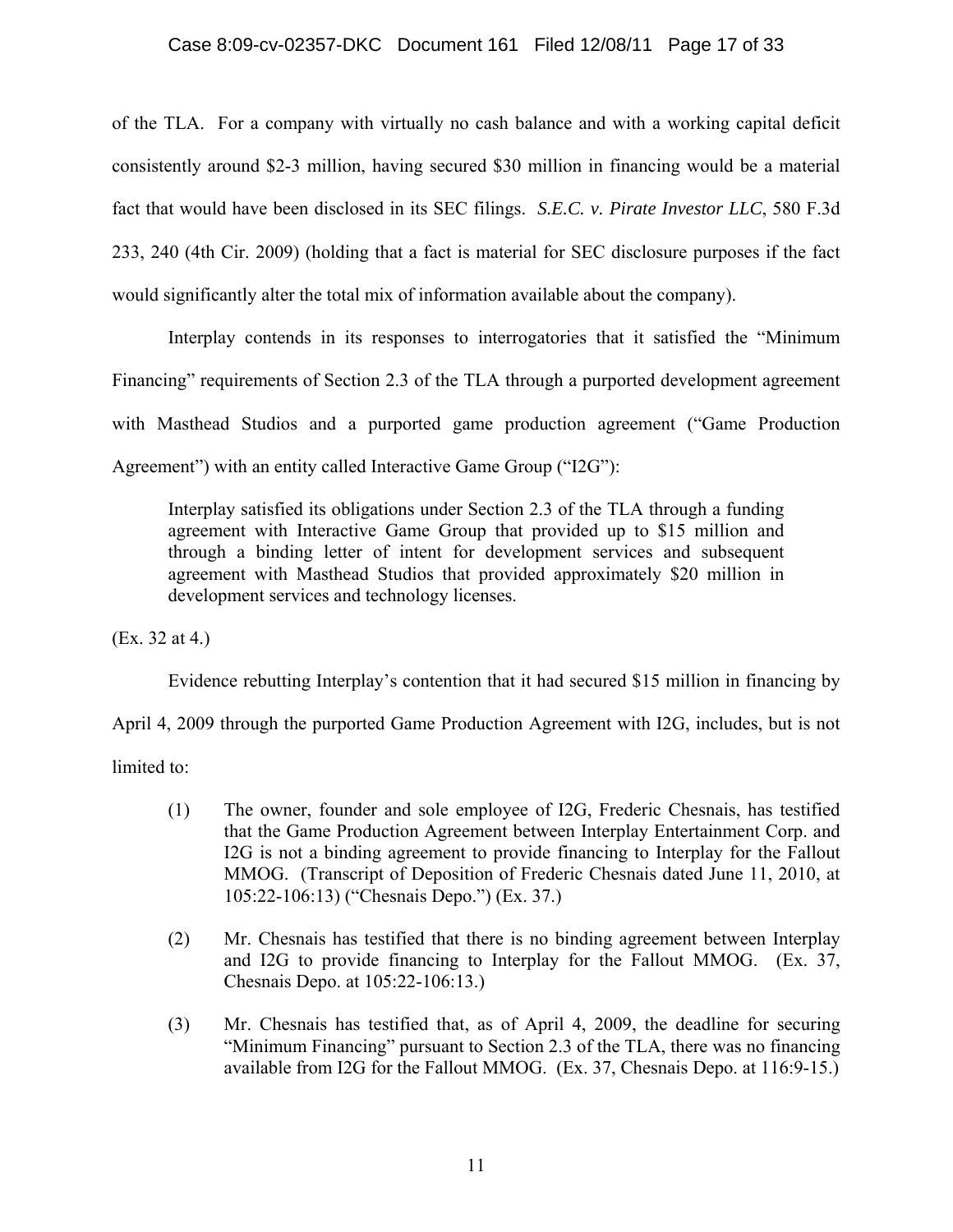- (4) Mr. Chesnais has testified that as of June 11, 2010 I2G had financed only one game for Interplay called "Rat Race." (Ex. 37, Chesnais Depo. at 64:17-65:8.)
- (5) Mr. Chesnais has testified that I2G did not guarantee that it would provide funding to Interplay under the Game Production Agreement for any particular game. (Ex. 37, Chesnais Depo. at 67:19-68:1.)
- (6) The purported Game Production Agreement is set forth in Exhibit 36. All of the conditions contained in paragraph 1.3 of the Game Production Agreement had to be satisfied or waived for Interplay to qualify for any financing from I2G for the Fallout MMOG. (Joint Pretrial Order at 11) (Stipulated Fact No. 15).
- (7) As of June 11, 2010, after the deadline for securing "Minimum Financing" pursuant to Section 2.3 of the TLA, the condition specified in paragraph 1.3 (ii) of the Game Production Agreement had not been satisfied or waived for the Fallout MMOG. (Joint Pretrial Order at 11) (Stipulated Fact No. 16).
- (8) As of June 11, 2010, after the deadline for securing "Minimum Financing" pursuant to Section 2.3 of the TLA, the condition specified in paragraph 1.3 (iv) of the Game Production Agreement had not been satisfied or waived for the Fallout MMOG. (Joint Pretrial Order at 11) (Stipulated Fact No. 17).
- (9) As of October 2009, after the deadline for securing "Minimum Financing" pursuant to Section 2.3 of the TLA, the condition specified in paragraph 1.3 (v) of the Game Production Agreement had not been satisfied or waived for the Fallout MMOG. (Joint Pretrial Order at 11) (Stipulated Fact No. 18).
- (10) As of April 4, 2009, the deadline for securing "Minimum Financing" pursuant to Section 2.3 of the TLA, the condition specified in paragraph 1.3 (vii) of the Game Production Agreement had not been satisfied or waived for the Fallout MMOG. (Joint Pretrial Order at 11) (Stipulated Fact No. 20).
- (11) As of April 4, 2009, the deadline for securing "Minimum Financing" pursuant to Section 2.3 of the TLA, the condition specified in paragraph 1.3 (ix) of the Game Production Agreement had not been satisfied or waived for the Fallout MMOG. (Joint Pretrial Order at 12) (Stipulated Fact No. 21).
- (12) As of April 4, 2009, the deadline for securing "Minimum Financing" pursuant to Section 2.3 of the TLA, the condition specified in paragraph 1.3  $(x)$  of the Game Production Agreement had not been satisfied or waived for the Fallout MMOG. (Joint Pretrial Order at 12) (Stipulated Fact No. 22).
- (13) The condition specified in paragraph 1.3 (x) of the Game Production Agreement cannot be waived. (Joint Pretrial Order at 12) (Stipulated Fact No. 23).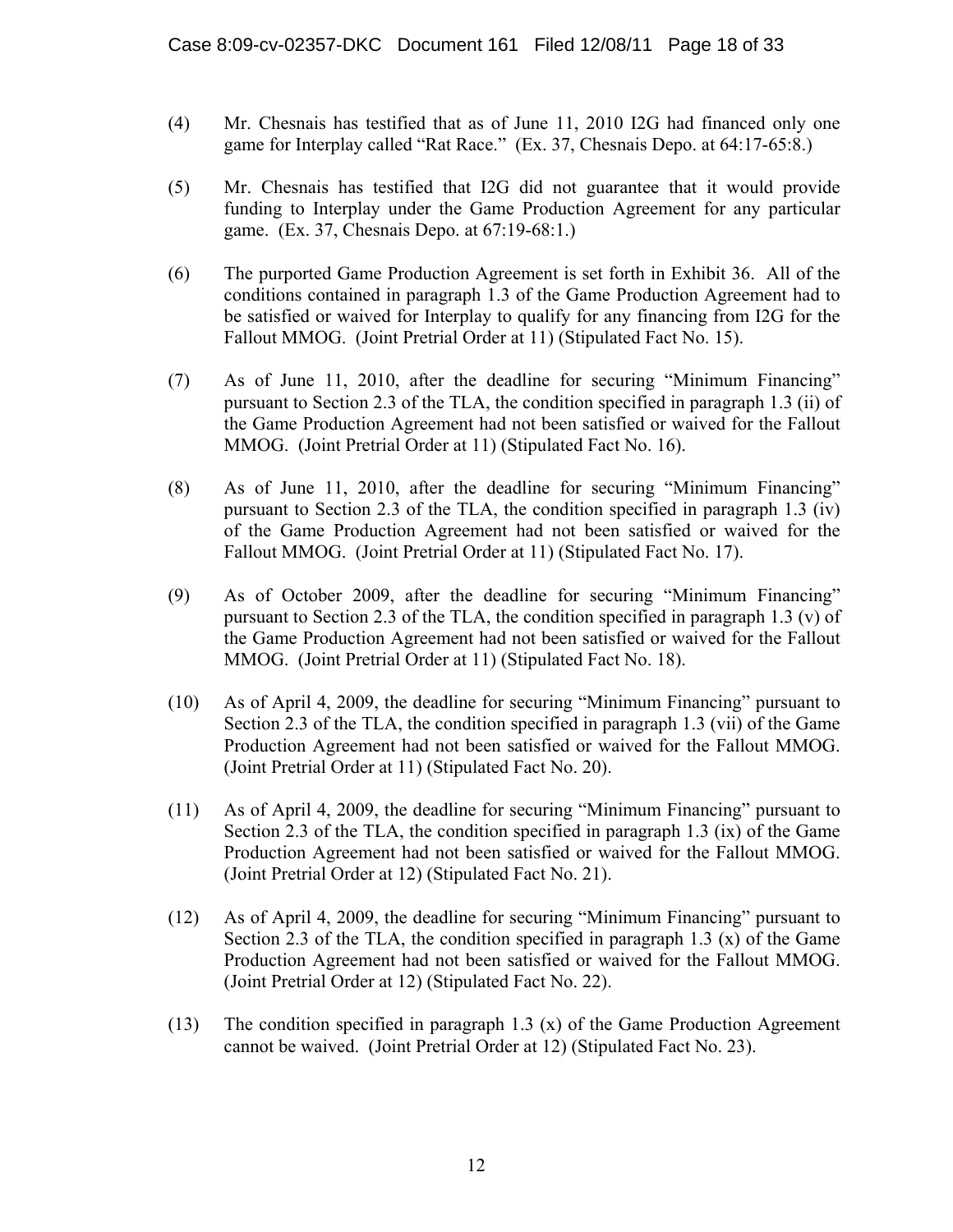- (14) As of April 4, 2009, the deadline for securing "Minimum Financing" pursuant to Section 2.3 of the TLA, the condition specified in paragraph 1.3 (xi) of the Game Production Agreement had not been satisfied or waived for the Fallout MMOG. (Joint Pretrial Order at 12) (Stipulated Fact No. 24).
- (15) As of June 11, 2010, after the deadline for securing "Minimum Financing" pursuant to Section 2.3 of the TLA, the condition specified in paragraph 1.3 (xii) of the Game Production Agreement had not been satisfied or waived for the Fallout MMOG. (Joint Pretrial Order at 12) (Stipulated Fact No. 25).
- (16) The condition specified in paragraph 1.3 (xii) of the Game Production Agreement cannot be waived. (Joint Pretrial Order at 12) (Stipulated Fact No. 26).
- (17) As of June 11, 2010, after the deadline for securing "Minimum Financing" pursuant to Section 2.3 of the TLA, Interactive Game Group had only approved and provided financing for one game under the Game Production Agreement called "Rat Race". (Joint Pretrial Order at 12) (Stipulated Fact No. 27).
- (18) Mr. Chesnais has testified that I2G considered providing no more than five or six million dollars of financing to Interplay for the Fallout MMOG. (Ex. 37, Chesnais Depo. at 112:21-113:14; 185:12-17).

Furthermore, no evidence relating to Masthead Studios' purported development services

and technology (or ability to provide such services and technology) may be introduced at trial.

On September 23, 2011, the Court ruled that Interplay was precluded from offering any

Masthead employees as witnesses at trial:

THE COURT: . . . you [Interplay] are not calling any Masthead folks because you have not given the names in discovery, you did not do it timely in response to interrogatories that were sufficiently br[oad] to have required the identity of anybody at Masthead who has knowledge of or participated in the full scale development.

(Transcript of Telephonic Hearing on September 23, 2009, *Bethesda Softworks LLC v. Interplay* 

*Entertainment Corp*., No. 09-CV-2357-DKC, at 62:25-63:5) (Ex. 33); (*see also id*. at 63:19-20)

("Interplay will not be calling any Masthead Studio employees, period"); (*id.* at 71:14-16) ("I

have ruled that given the status of the discovery that Interplay will not be permitted to call

anybody from Masthead to testify").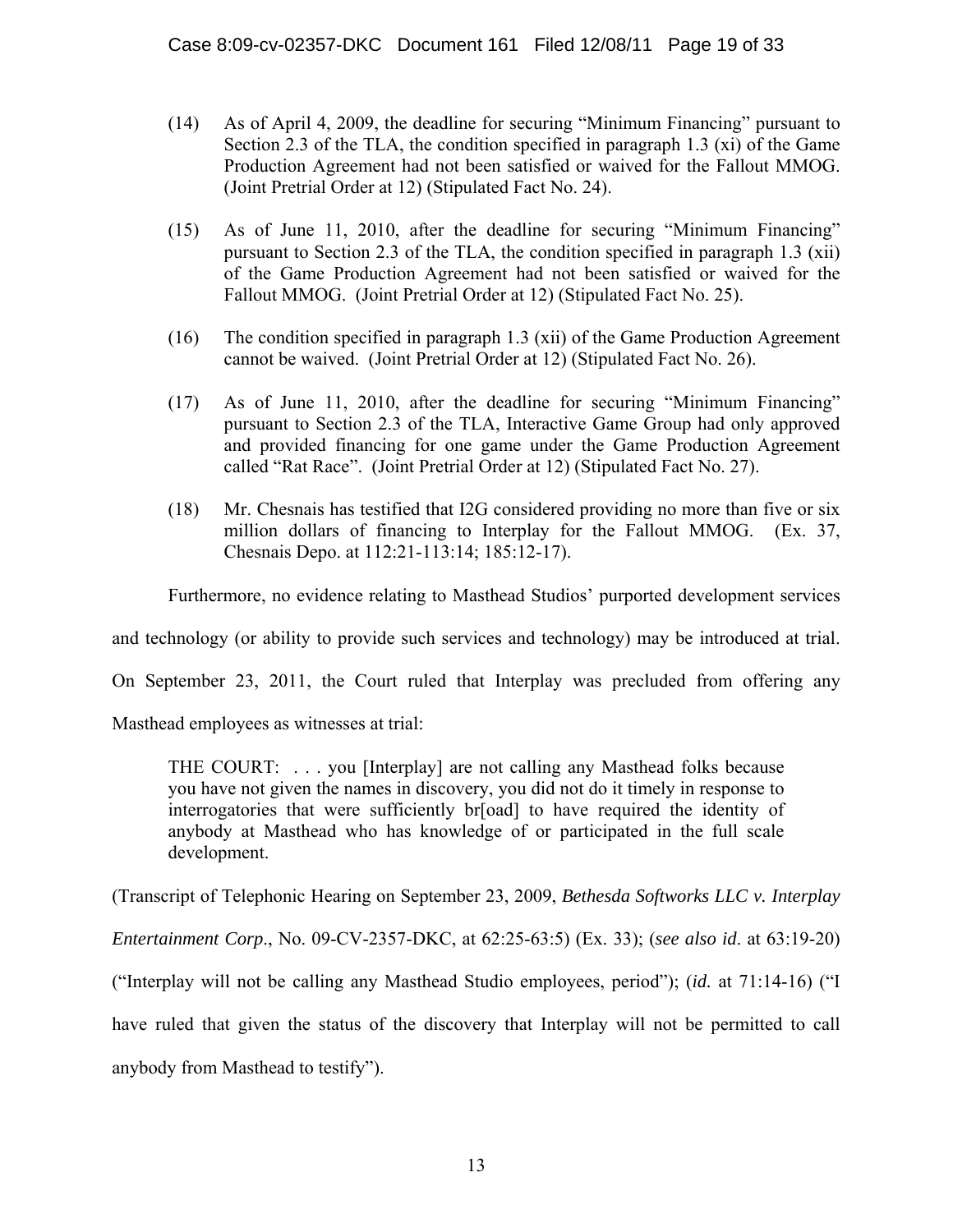The Court also ruled that Interplay could not call any Interplay witnesses to testify about

any of the work purportedly done by Masthead.

MR. GERSH: ... we have identified the Interplay employees that have been working on the game, I don't understand how they cannot testify as to what occurred to the game as of April  $4<sup>th</sup>$ , 2009.

THE COURT: Because you have not even given that information yet. . . .

MR. GERSH: Your Honor, that is the Masthead. I am talking about the Interplay people prior to April of 2009.

THE COURT: You can talk about what they did themselves not what anybody at Masthead did.

(Ex. 33 at 64:5-65:1.)

All such evidence would be, in any event, hearsay and barred by Rule 802 of the Federal Rules of Evidence. (Ex. 33 at 67:7-10) ("THE COURT: Well, it would be total hearsay for them to tell a jury about what they think Masthead was doing in Bulgaria, if it is based simply on what one of them might have told them from Bulgaria.")

Any testimony by Interplay witnesses about Masthead Studios' documents also is precluded. Interplay witnesses cannot testify to the authenticity of any Masthead documents, all of which are challenged by Bethesda. Testimony by Interplay witnesses about Masthead documents also would be impermissible hearsay barred by Fed.R.Evid. 802, pure speculation barred by Fed.R.Evid. 602 and/or oral testimony regarding the content of a writing barred by Fed.R.Evid. 1002. Rule 602 provides that "[a] witness may not testify to a matter unless evidence is introduced sufficient to support a finding that the witness has personal knowledge of the matter." Fed.R.Evid. 602. At the September 23, 2011 hearing, Interplay repeatedly represented that Interplay has no knowledge of what anyone at Masthead was purportedly doing or when they purportedly were doing it: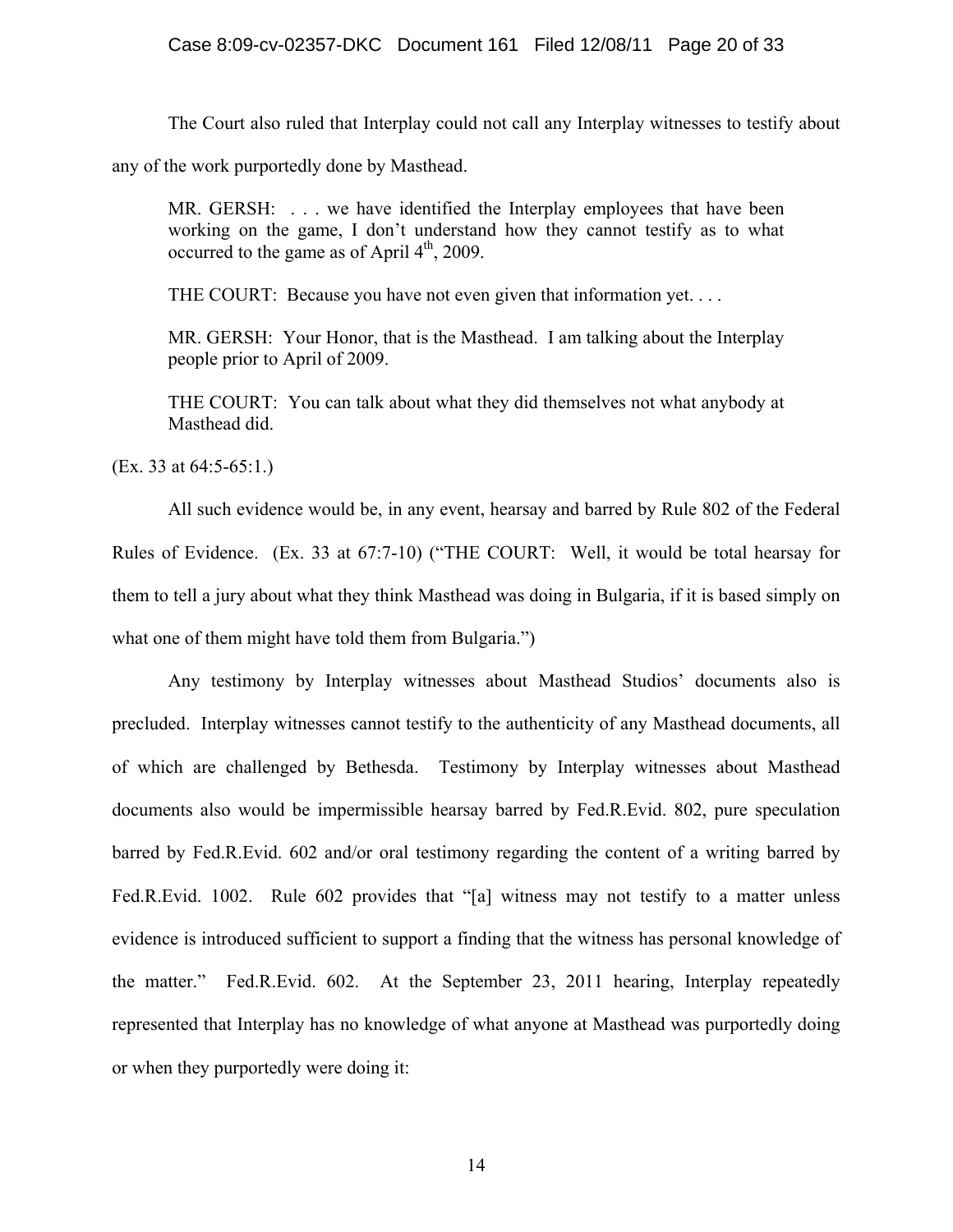MR. GERSH: We do not know, Interplay does not know who the specific person at Masthead did what on what game, what part of the game.

\* \* \*

MR. GERSH: As a matter of fact, Your Honor, the response to the question that we get 35 people with names does not segregate who worked on the game before or after April 4, 2009. The documents that we have do not show who worked on the game prior to April 4, I believe it is 2009.

\* \* \*

MR. GERSH: What I am telling you is that the entire list of people [from Masthead] that we were able to put together that worked on the game but don't know at what point in time anybody particularly worked on the game.

\* \* \*

MR. GERSH: . . . I do not believe that we can break out who worked on the game from Masthead at a particular point in time or what they did.

\* \* \*

MR. GERSH: What we have is at a point in time this part of the game was being worked on and who did what at a particular moment in time for a particular period in time is unknown and you are asking me that I have to provide something that we just don't have knowledge of or the ability to get.

(Ex. 33 at 42:17-19; 45:5-9; 46:11-14; 51:2-5; 65:8-12.)

Rule 1002 requires that a party introduce into evidence the document itself to prove the

content thereof. Fed.R.Evid. 1002. Oral testimony to prove the content of a writing is not

permitted. *Id*. 2

 $\frac{1}{2}$  Other Evidence rebutting Interplay's contention that it had secured \$20 million in funding by April 4, 2009 through Masthead's development services and technology would include, but is not limited to: (1) The letter of intent purportedly entered into by Interplay and Masthead Studios on March 20, 2009 (the "LOI") provides no funding to Interplay (Ex. 38); (2) By its plain terms, the LOI is not a binding agreement but rather subject to execution of a definitive agreement (Ex. 38 at 3) ("This letter constitutes a binding agreement between the parties, provided that the parties will negotiate and enter into a definitive agreement on the principle terms contained in this letter."); (3) Interplay's CEO, Herve Caen, has testified in this case that the LOI is not a final document (Ex. 34, Caen Hearing Testimony at 157:12- 15); (4) There is no agreement between Interplay and Masthead Studios. The purported development agreement is between Masthead Studios and another entity called PV13 Online, Inc. (Joint Pretrial Order at 10) (Stipulated Fact No. 9) and (5) PV13 Online Inc. was not incorporated until December 15, 2009, eight months after the April 4, 2009 "Minimum Financing" deadline set forth in Section 2.3 of the TLA had expired. (Joint Pretrial Order at 10) (Stipulated Fact No. 8).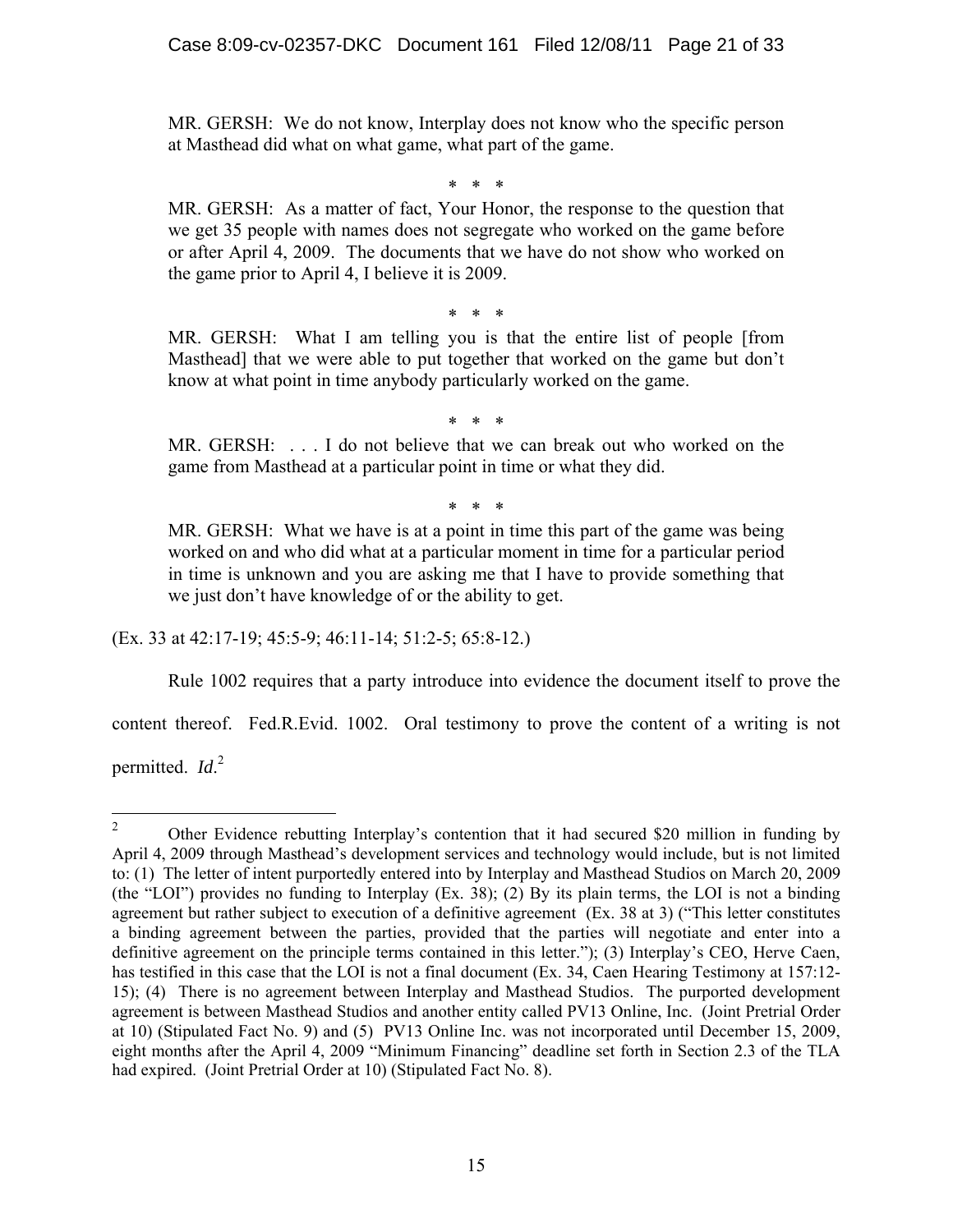#### **C. Evidence Establishing That Interplay Failed to Satisfy the "Full-Scale Development" Requirement of Section 2.3 of the TLA**

Interplay failed to establish the "full-scale development" requirement of Section 2.3 by April 4, 2009. Bethesda will present lay and expert testimony at trial that development of an MMOG costs tens of millions of dollars and requires a team of 40-80 individuals consisting of multiple members of at least twenty-two different professional disciplines: 3D engine programmers; network programmers; back end programmers; content tools programmers; service tools programmers; database programmers / database specialists; audio programmers; 3D model artists; 3D texture artists; technical artists; 3D animators; concept artists; system game designers; world designers; quests designers; writers; music composers; voice actors; producer (project manager); website designers; account system programmers; quality assurance manager; localization manager. Development of an MMOG also involves production of final game content and final game infrastructure which is comprised of computer source code.

Interplay does not dispute these facts. Interplay stipulated in the Joint Pretrial Order that, in 2008, it estimated that the cost for developing the Fallout MMOG and all software programming related to it would total at least \$26.8 million. (Joint Pretrial Order at 10) (Stipulated Fact No. 6). Interplay also stipulated that, in 2008, it estimated that it would need 53 employees to begin full production of the Fallout MMOG. (Joint Pretrial Order at 10) (Stipulated Fact No. 7). Evidence establishing that Interplay had failed to commence any development of the Fallout MMOG by April 4, 2009, let alone had commenced "full-scale development" by that date includes, but is not limited to:

(1) As of December 31, 2007, Interplay had four employees and no more than one employee working in game development. (Joint Pretrial Order at 10) (Stipulated Fact No. 3).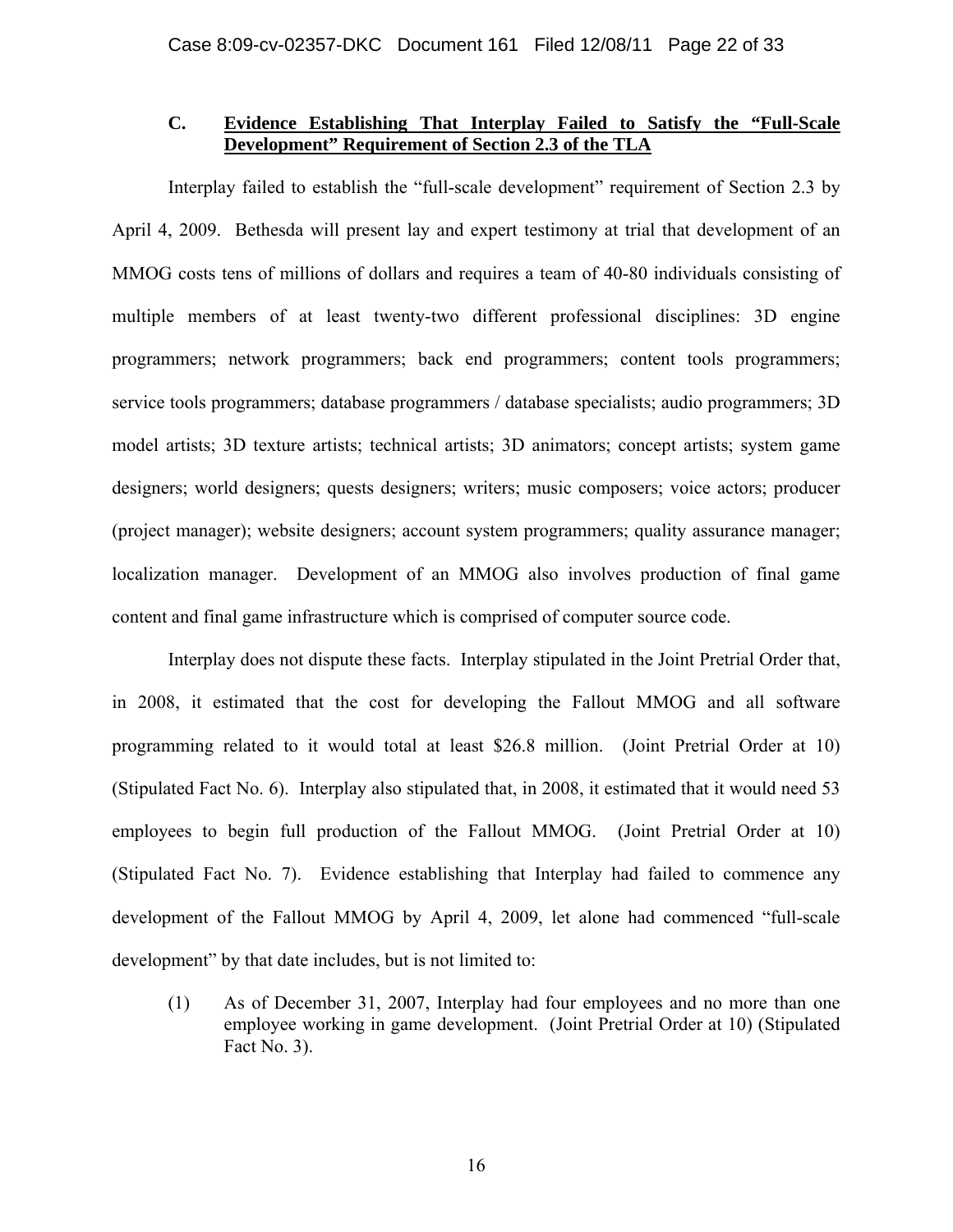- (2) As of December 31, 2008, Interplay had seven employees and no more than four employees working in game development. (Joint Pretrial Order at 10) (Stipulated Fact No. 4).
- (3) As of December 31, 2009, Interplay had nine employees and no more than five employees working in game development. (Joint Pretrial Order at 10) (Stipulated Fact No. 5).
- (4) For the year ended December 31, 2007, Interplay's total product development costs for all of its products combined were no more than \$18,000. (Ex. 23, Interplay's 2007 10-K at 24.)
- (5) For the year ended December 31, 2008, Interplay's total product development costs for all of its products combined were no more than \$328,000. (Ex. 25, Interplay's 2008 10-K at 23.)
- (6) For the year ended December 31, 2009, Interplay's total product development costs for all of its products combined were no more than \$279,000. (Ex. 29, Interplay's 2009 10-K at 22.)
- (7) For the year ended December 31, 2010, Interplay's total product development costs for all of its products combined were no more than \$514,000. (Ex. 30, Interplay's 2010 10-K at 20.)
- (8) As will be shown at trial, Interplay did not produce a single line of computer source code relating to the Fallout MMOG or any other game during discovery, even though it is now more than two and one-half years beyond the April 4, 2009 deadline for having commenced "full-scale development" of the MMOG.
- (9) As will be shown at trial, Interplay has not identified any exhibit for use at trial that contains a single line of computer source code relating to the Fallout MMOG or any other game. (Joint Pretrial Order, Appendix B.) There is no evidence in this case of any MMOG development by Interplay whatsoever, because there is no evidence that a single line of source code has ever been written for the purported Fallout MMOG.
- (10) Interplay's CEO, Herve Caen, has testified in these proceedings that Interplay was not in full-scale development of the Fallout MMOG as of March 19, 2009. (Ex. 34, Caen Hearing Testimony at 166:18-22.) Interplay thereby admits that it was not in "full-scale development" of the Fallout MMOG in 2008. Yet, in each quarterly period in 2009, Interplay's product development costs went down compared to the same quarter in 2008. These data show that Interplay's development efforts were reduced, not increased, in 2009, when the April 4, 2009 deadline for commencing full-scale development had expired.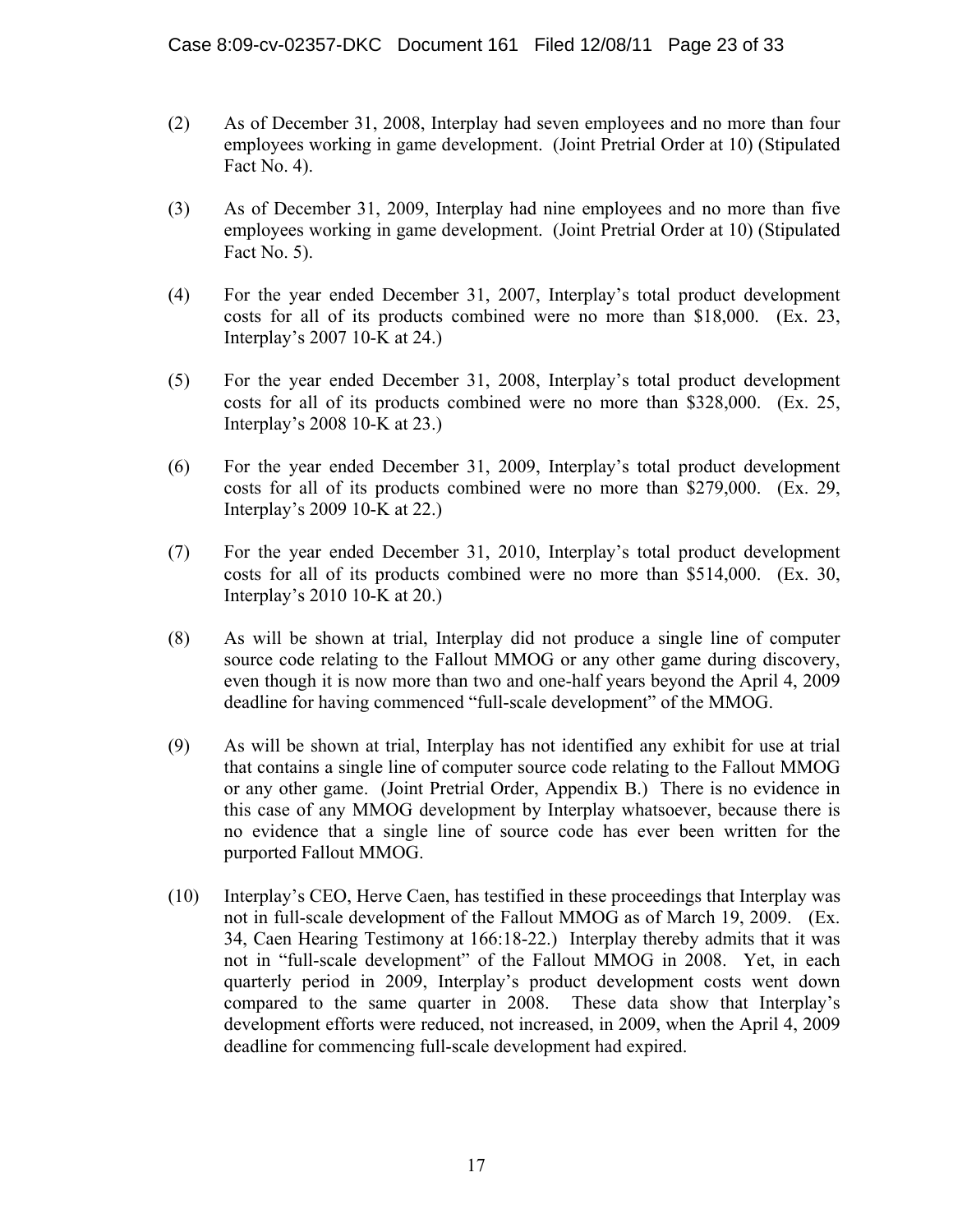- For the quarterly period ended March 31, 2009, Interplay's total product development expenses were no more than \$65,000, 3% lower compared to the same period in 2008. (Ex. 26, Interplay's 1st Quarter 10-Q at 12.)
- For the three months ended June 30, 2009, Interplay's total product development expenses were no more than \$52,000, 40% lower compared to the same period in 2008. (Ex. 27, Interplay's 2nd Quarter 10-Q at 13.)
- For the three months ended September 30, 2009, Interplay's total product development expenses were no more than \$78,000, 13% lower compared to the same period in 2008. (Ex. 28, Interplay's 3rd Quarter 10-Q at 16.)
- For the year ended December 31, 2009, Interplay's total product development expenses were no more than \$279,000, 14.94% lower compared to the same period in 2008. (Ex. 29, Interplay's 2009 10-K at 22.)
- The decrease in product development costs from 2008 to 2009 resulted from a decrease in staffing at Interplay from 2008 to 2009. (Ex. 29, Interplay's 2009 10-K at 22.)

Interplay contends in its responses to interrogatories that it satisfied the "full-scale development" requirement of Section 2.3 through the purported work of Masthead Studios. (*See, e.g*, Ex. 32 at 5) ("The combination of Interplay's substantial game design with Masthead's development team and technology, and resultant production of a playable game space satisfied the condition for 'full scale development,' which is not defined in the TLA."). However, for the reasons set forth above, no evidence of Masthead's purported "development team" or purported work on the MMOG may be introduced at trial. $3$ 

 $\frac{1}{3}$  Evidence rebutting Interplay's contention that it satisfied the "full-scale development" requirements by April 4, 2009 through the purported work of Masthead Studios would include, but is not limited to: (1) In its SEC filings dated April 15, 2009, Interplay admitted that, as of that date, it had no product in development with external developers (Ex. 25, Interplay's 2008 10-K at 16) ("We currently have no product in development with external developers."); (2) By its plain terms, the LOI entered into by Interplay and Masthead Studios is not a binding agreement but rather subject to execution of a definitive agreement (Ex. 38 at 3) ("This letter constitutes a binding agreement between the parties, provided that the parties will negotiate and enter into a definitive agreement on the principle terms contained in this letter."); (3) Interplay's CEO, Herve Caen, has testified in this case that the LOI is not a final document (Ex. 34, Caen Hearing Testimony at 157:12-15); (4) No definitive development agreement was ever entered into between Interplay and Masthead Studios. The purported development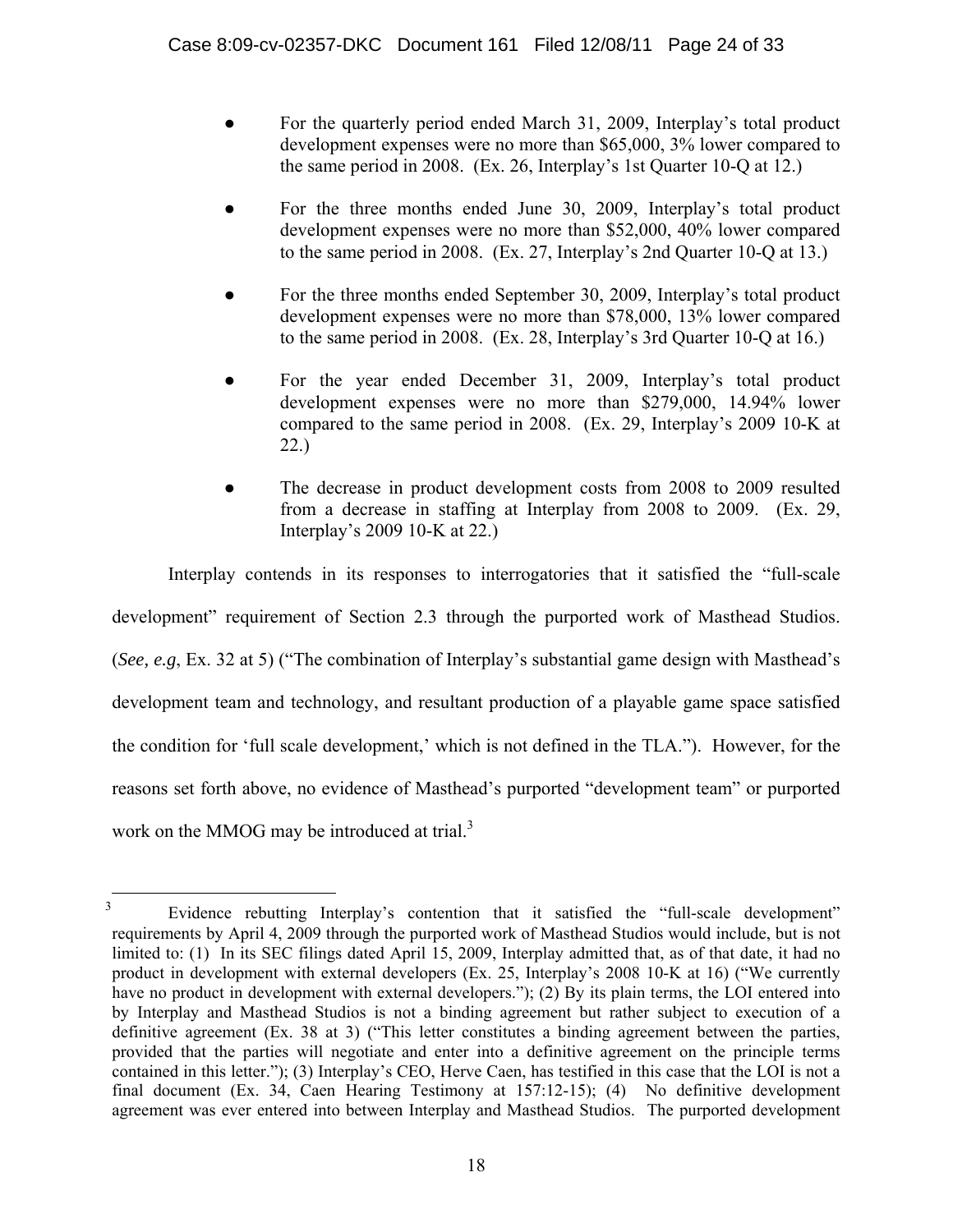#### **D. Interplay Has No License to Use the Fallout Copyrights**

Even if Interplay established that it satisfied the "full-scale development" and "Minimum Financing" requirements of Section 2.3 so that it retained a license under the TLA beyond April 4, 2009, Interplay has no license to use Bethesda's copyrighted works. The Court need not address this issue if it finds that Interplay failed to satisfy the "full-scale development" and "Minimum Financing" requirements of Section 2.3. On this issue, Bethesda incorporates by reference the points and authorities set forth in the Memorandum in Support of Bethesda Softworks LLC's Motion in Limine filed on November 4, 2011 and Reply Memorandum in Support of Bethesda Softworks LLC's Motion in Limine filed on November 28, 2011.

The TLA granted Interplay a conditional and temporally limited right to use the single trademark "FALLOUT" and nothing more, in the creation of an MMOG. The TLA did not grant Interplay a copyright license. Evidence establishing that the license granted under the TLA does not encompass copyrights includes, but is not limited to:

- (1) The very title of the agreement, "Trademark License Agreement," clearly denotes what it is.  $(Ex. 2, TLA at 1.)$
- (2) The first sentence of the agreement reads: "THIS TRADEMARK LICENSE AGREEMENT (this 'Agreement') is made and entered into as of April 4, 2007." (Ex. 2, TLA at 1.)
- (3) Section 2.1, which is the "Grant of License," provides: "Bethesda grants to Interplay an exclusive, non-transferable license and right to use the Licensed Marks on and in connection with Interplay's Fallout-branded MMOG . . . ." (Ex. 2, TLA § 2.1.)
- (4) The term "Licensed Marks" is a capitalized term. It is specifically defined in the TLA as "the FALLOUT trademarks specified in Schedule 1." (Ex. 2, Recital A.)
- (5) Schedule 1 lists only the single trademark "FALLOUT." (Ex. 2, Recital A.)

 $\overline{a}$ 

agreement is between Masthead Studios and another entity called PV13 Online, Inc. (Joint Pretrial Order at 10) (Stipulated Fact No. 9); and (5) Bethesda requested a copy of the MMOG as it existed on April 4, 2009 but it was never produced by Interplay. (Transcript of the Deposition of Herve Caen dated October 8, 2010 at 107:25-108:4) (Ex. 39).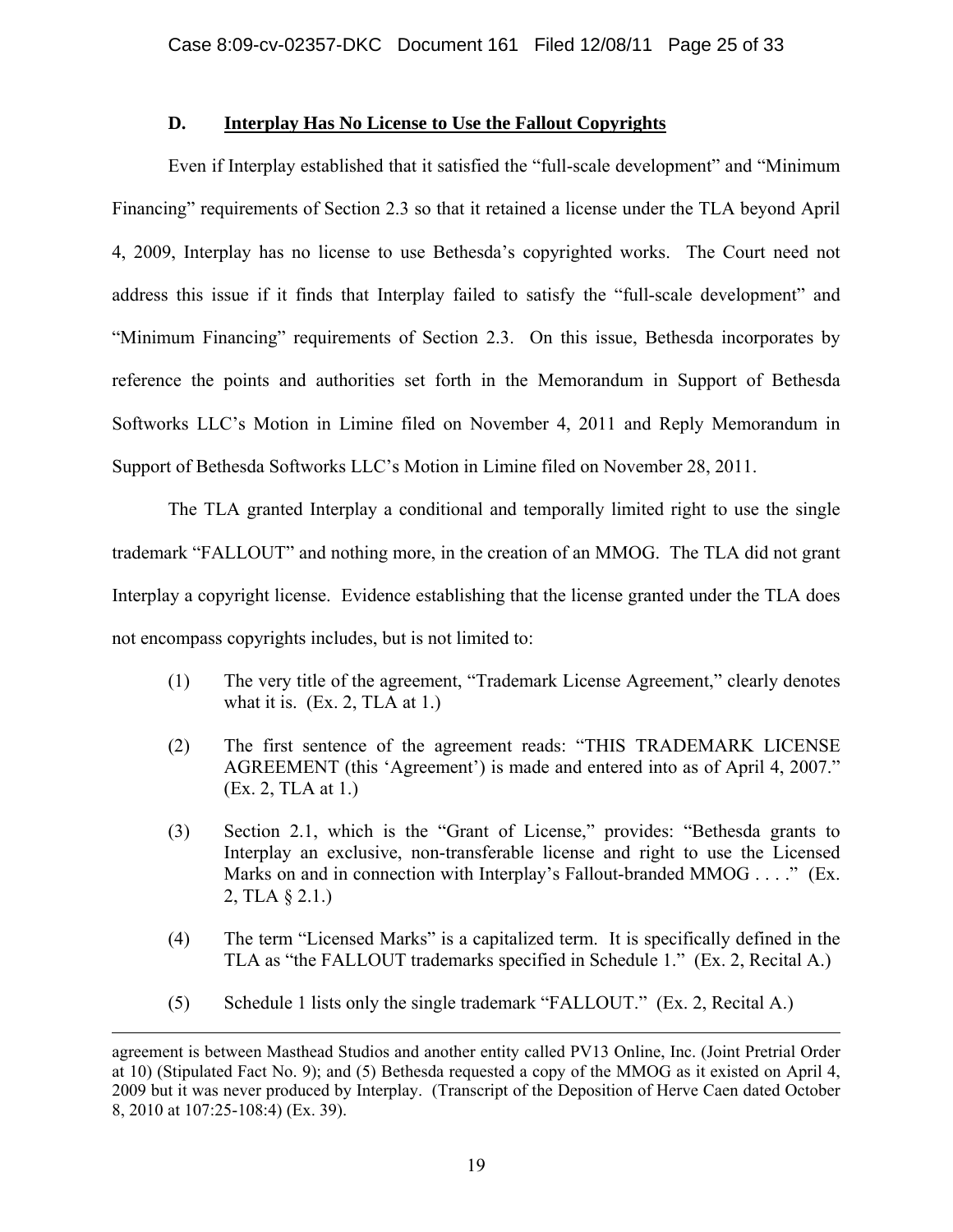- (6) Schedule 1 of the TLA stands in contrast to the Copyright Assignment, pursuant to which Interplay "irrevocably assign[ed], transfer[red] and convey[ed]" to Bethesda thirteen different copyrights and categories of copyrighted works. (Ex. 3, Exhibit A.)
- (7) The Copyright Assignment and TLA were executed by the parties at the same time and as part of the same agreement.
- (8) Section 2.6 of the TLA provides that "[a]ny and all rights not explicitly granted to Interplay hereunder are reserved by Bethesda." (Ex. 2, TLA § 2.6.) No provision of the TLA "explicitly granted" Interplay a copyright license.
- (9) Additional intrinsic evidence demonstrating that the TLA license is limited solely to the FALLOUT trademark and does not encompass copyrights include the following clauses, each of which refers only to trademarks or the Licensed Marks (expressly defined as the trademark "FALLOUT") and makes no mention of copyrights. These provisions establish that the subject of the TLA was limited to the Fallout trademark:
	- (Ex. 2, TLA § 2.2) ("Territory. Worldwide. Interplay agrees to comply with all applicable laws and regulations pertaining to the use and designation of trademarks in the territory, and to refrain from any action that may or would adversely affect the right of Bethesda to the FALLOUT trademarks.")
	- (Ex. 2, TLA  $\S$  3.1) ("Sole Owner. Interplay acknowledges and agrees that, as between the parties, Bethesda is the sole and exclusive owner of the Licensed Marks. Bethesda may, in its sole discretion, maintain or discontinue the maintenance of any applications and registrations for the Marks or seek registration for any Licensed Mark at any time.")
	- (Ex. 2, TLA § 3.2) ("No Assignment. Nothing contained in this Agreement shall be construed as an assignment to Interplay of any right, title, or interest in or to the Licensed Marks. Interplay recognizes and acknowledges that the Licensed Marks and all rights therein and goodwill pertaining thereto solely and exclusively belong to Bethesda and that all uses of the Licensed Marks by Interplay shall inure to the benefit of Bethesda. Interplay shall not directly attack or impair the title of Bethesda to the Licensed Marks, the validity of this Agreement, or any of Bethesda's registrations or applications relating to any Licensed Mark in any jurisdiction. Interplay agrees its shall not file any state, federal, or foreign applications to register any of the Licensed Marks, in whole or in part, or any name or mark confusingly similar thereto in any jurisdiction.")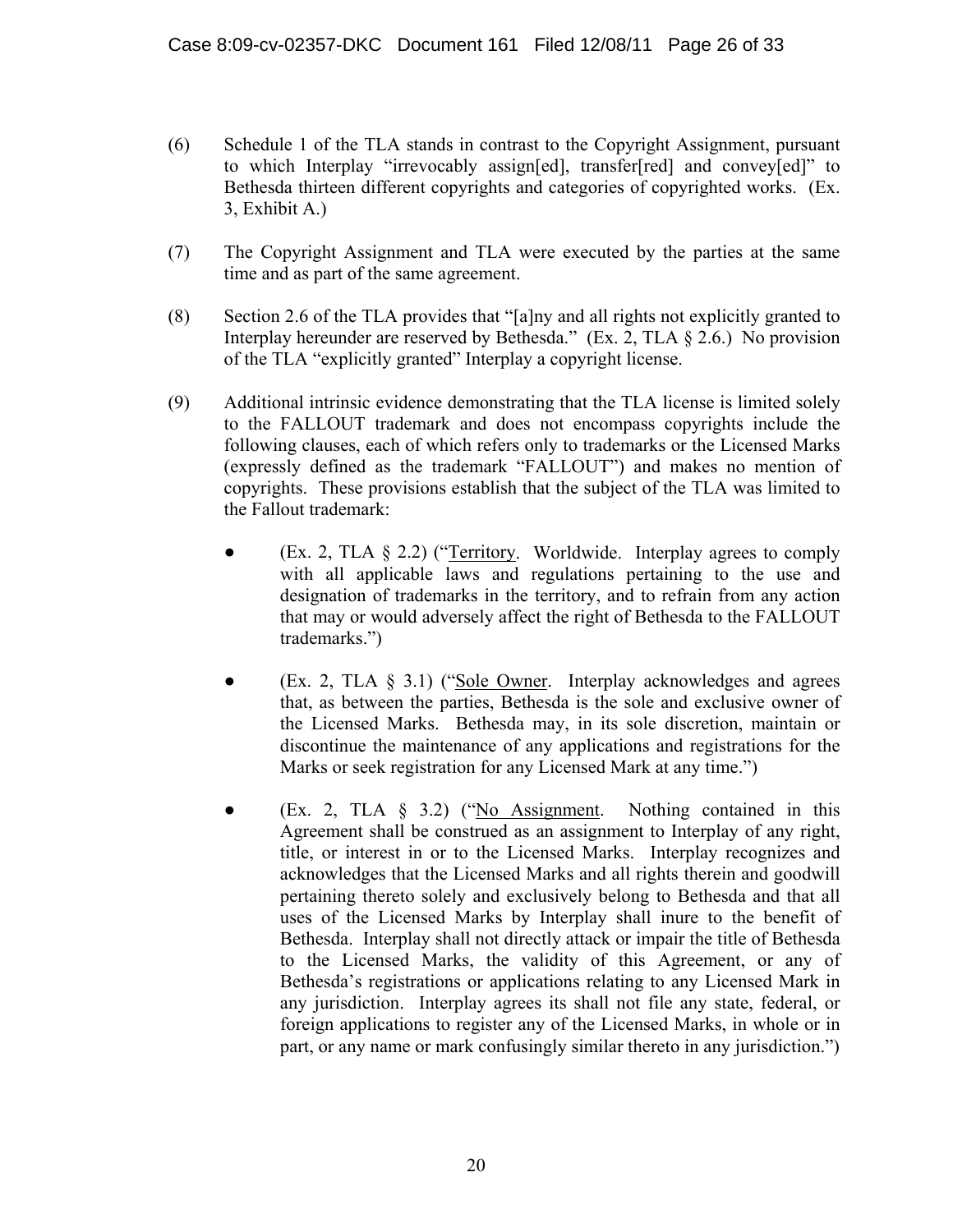- (Ex. 2, TLA  $\S$  3.3) ("Further Assistance. Interplay shall, upon request of Bethesda, execute any documents that may be deemed necessary or desirable by Bethesda to use the Licensed Marks in conformity with any nation's laws, including whatever documents that may be necessary to record Interplay as a user or licensee of the Licensed Marks anywhere in the world.")
- (Ex. 2, TLA  $\S$  5.2) ("Interplay shall affix or otherwise display the Licensed Marks in conformance with Bethesda's standards and guidelines, as such may be further developed or amended from time to time, including any manuals that are established or approved by Bethesda, and any other specifications as may be prescribed by Bethesda to promote and foster the goodwill represented by the Licensed Marks. Interplay shall use the Licensed Marks with appropriate legends as prescribed by Bethesda and shall not use any other trademark or service mark (other than Interplay's INTERPLAY marks) in combination with any of the Licensed Marks without prior written approval of Bethesda.")
- (Ex. 2, TLA  $\S$  5.3.3) ("Interplay shall adhere to the standards and guidelines referenced in Section 5.2 with respect to all signage, packaging, advertising and promotional materials bearing the Licensed Marks. Interplay shall submit to Bethesda for its prior written approval, specimens or facsimiles of all signage, packaging, advertising and promotional materials bearing the Licensed Marks.")
- (Ex. 2, TLA  $\S$  6.1) ("Interplay shall provide cooperation and assistance to Bethesda in its efforts to register the Licensed Marks in the United States and other territories.")
- $(Ex. 2, TLA \S 6.2)$  ("Enforcement. Interplay shall regularly monitor the marketplace to detect potentially infringing or non-conforming uses of the Licensed Marks. Interplay shall promptly notify Bethesda of any apparent infringement of or challenge to Interplay's use of any of the Licensed Marks, or claim by any person of any rights in any of the Licensed Marks. Bethesda shall have discretion to take such action as it deems appropriate and the right to exclusively control any litigation, Patent or Trademark Office Proceeding or other proceeding arising out of any such infringement, challenge or claim. Interplay agrees to execute any and all instruments and documents and to do such acts and things as, in the opinion of Bethesda's counsel, may be reasonably necessary or advisable to protect and maintain the interests of Bethesda in the Licensed Marks.")
- $(Ex. 2, TLA \S 9.3.5)$  ("Interplay hereby acknowledges the irreparable harm that Bethesda will incur from any unauthorized use of the Licensed Marks. Interplay expressly agrees that, notwithstanding any termination or expiration of this Agreement, Bethesda, in addition to all other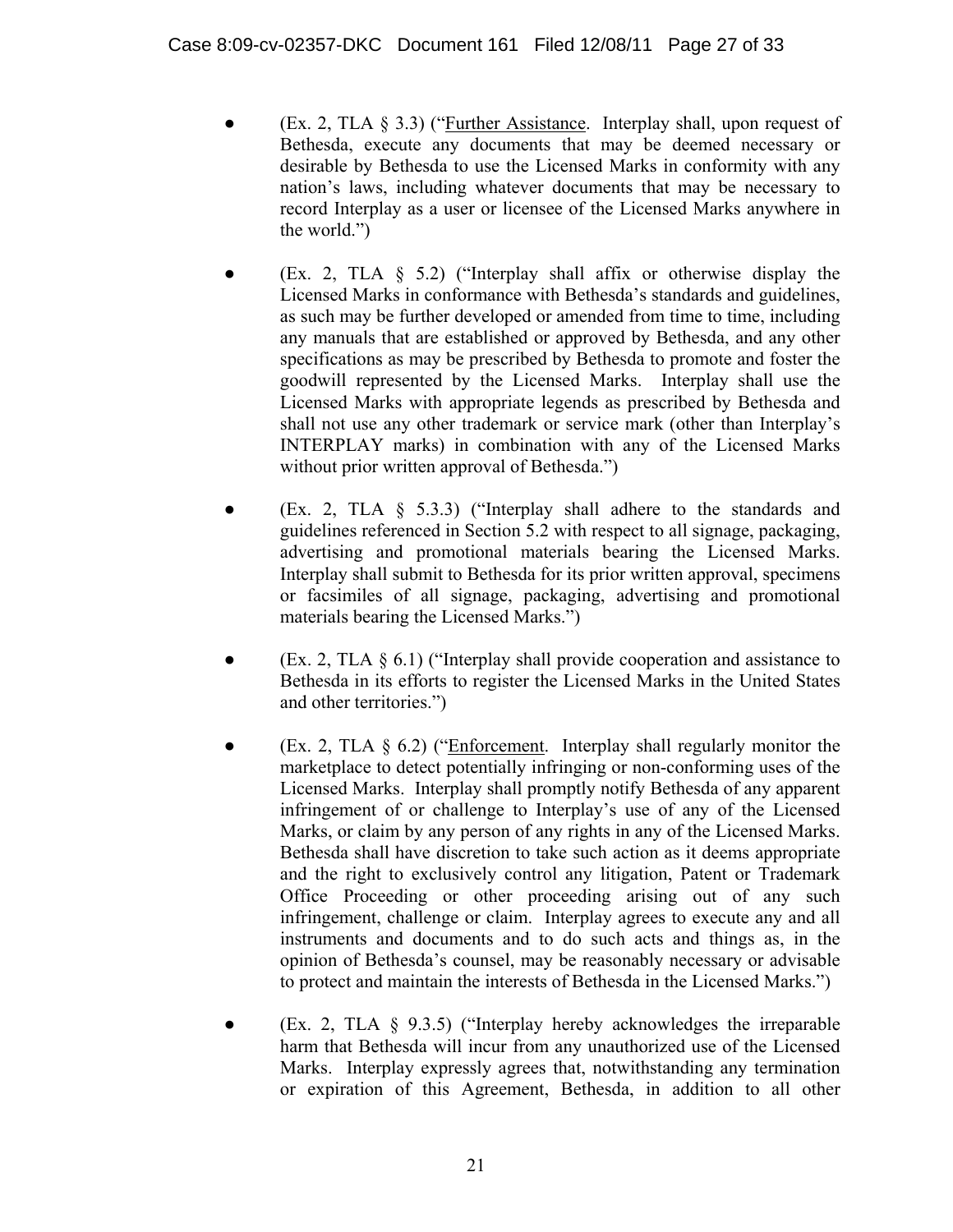remedies, shall be entitled to seek temporary, preliminary and permanent injunctive relief to prohibit the unlawful or unauthorized use of the Licensed Marks.")

#### **E. Interplay Has No Defense to Bethesda's Contributory Infringement Claim**

Interplay has no defense — not even a "license" defense — to Bethesda's contributory infringement claim in connection with Interplay's activities with Masthead Studios. Section 2.1 precludes Interplay from transferring or sublicensing any rights under the TLA to any third party: "Bethesda grants to Interplay an exclusive, non-transferable license . . . The conditional license herein does not grant Interplay any right to sublicense any of the licensed rights without Bethesda's prior written approval." (Ex. 2, TLA  $\S$  2.1.) No such approval was ever requested by Interplay or given by Bethesda. Section 11.0 of the TLA precludes Interplay from assigning or delegating any of its rights or duties under the agreement to any third party. (Ex. 2, TLA § 11.0.) Thus, even if Interplay possesses a license to use the copyrighted Fallout works (which it does not), Masthead plainly does not.

It is undisputed that Masthead Studios is a third party unrelated and unaffiliated with Interplay. In the Joint Pretrial Order, Interplay stipulated that "Masthead Studios is an independent company not affiliated with Interplay." (Joint Pretrial Order at 10) (Stipulation of Fact No. 1.) Interplay further stipulated that "Masthead Studios is not Interplay's agent or employee." (Joint Pretrial Order at 10) (Stipulation of Fact No. 2.) No third party has any right to use Bethesda's intellectual property assets regardless of whether Interplay may be found to have such rights, because Sections 2.1 and 11.0 of the TLA preclude transfer, sublicense, assignment or delegation to any third party. *See Compliance Source, Inc. v. Greenpoint Mortgage Funding, Inc*., 624 F.3d 252, 259-60 (5th Cir. 2010) (third party's use of licensed

22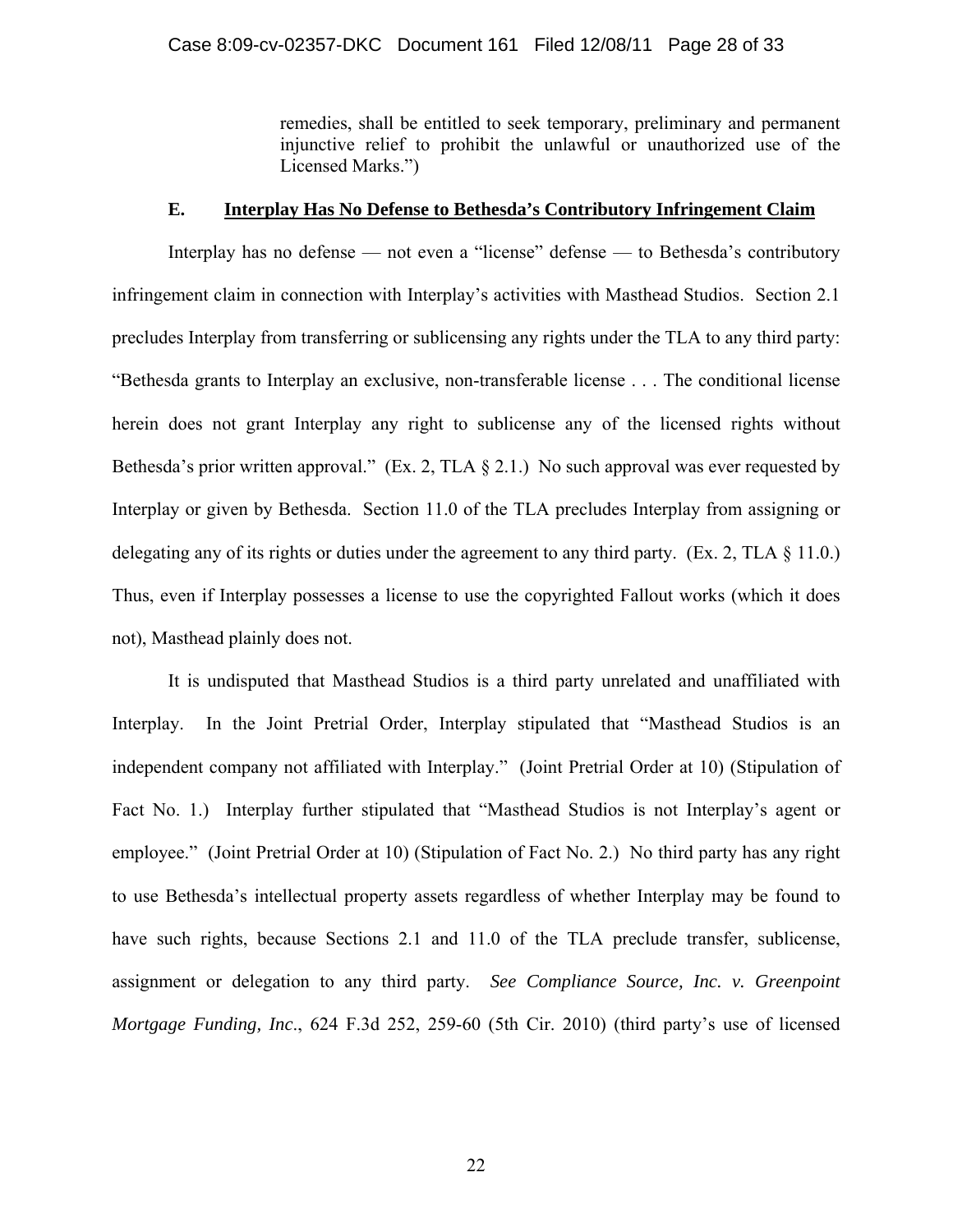materials precluded where contract terms barred transfer of rights to third parties, even though use of the licensed materials by the third party was for the benefit of the licensee).

#### **V. INTERPLAY'S "MEETING OF THE MINDS" DEFENSE LACKS MERIT**

Interplay asks the Court to declare the APA void *ab initio* purportedly because there was no "meeting of the minds." (Joint Pretrial Order at 25.) The issue of a "meeting of the minds" (or "mutual assent") is a contract formation question. Under Delaware law, where there is a formal, written agreement signed by both parties, a court will reject any effort by one of the parties to disavow the formation and existence of the contract absent some allegation of fraud or illegality. "The formation of a contract requires a bargain in which there is manifestation of mutual assent to the exchange and consideration." *Ramone v. Lang*, No. 1592-N, 2006 WL 4762877, at \*10 (Del. Ch. Apr. 3, 2006) (citing *Wood v. State*, 815 A.2d 350 (Del. 2003)). Under Delaware law, the inquiry into mutual assent is an objective, not subjective, one. "It is basic that overt manifestation of assent — not subjective intent — controls the formation of a contract." *See Indus. Am., Inc. v. Fulton Indus., Inc.*, 285 A.2d 412, 415 (Del. 1971) ("[T]he 'only intent of the parties to a contract which is essential is an intent to say the words or do the acts which constitute their manifestation of assent'; that 'the intention to accept is unimportant except as manifested.'") (citation omitted). *Accord* 1 WILLISTON ON CONTRACTS § 3:2 n.1 (4th ed. 2007) ("The phrase 'meeting of the minds' is a misnomer, commonly used by the courts to determine whether there has been mutual assent . . . because the minds of the parties to a contract need not, in fact, subjectively meet; rather . . . objective assent is all that is required."). Because the question of "mutual assent" is an objective rather than subjective one, a signed, written contract is conclusive evidence of mutual assent to the terms contained therein. *Rhone-Poulenc Basic Chemicals Co. v. Am. Motorists Ins. Co.*, 616 A.2d 1192, 1196 (Del. 1992) (written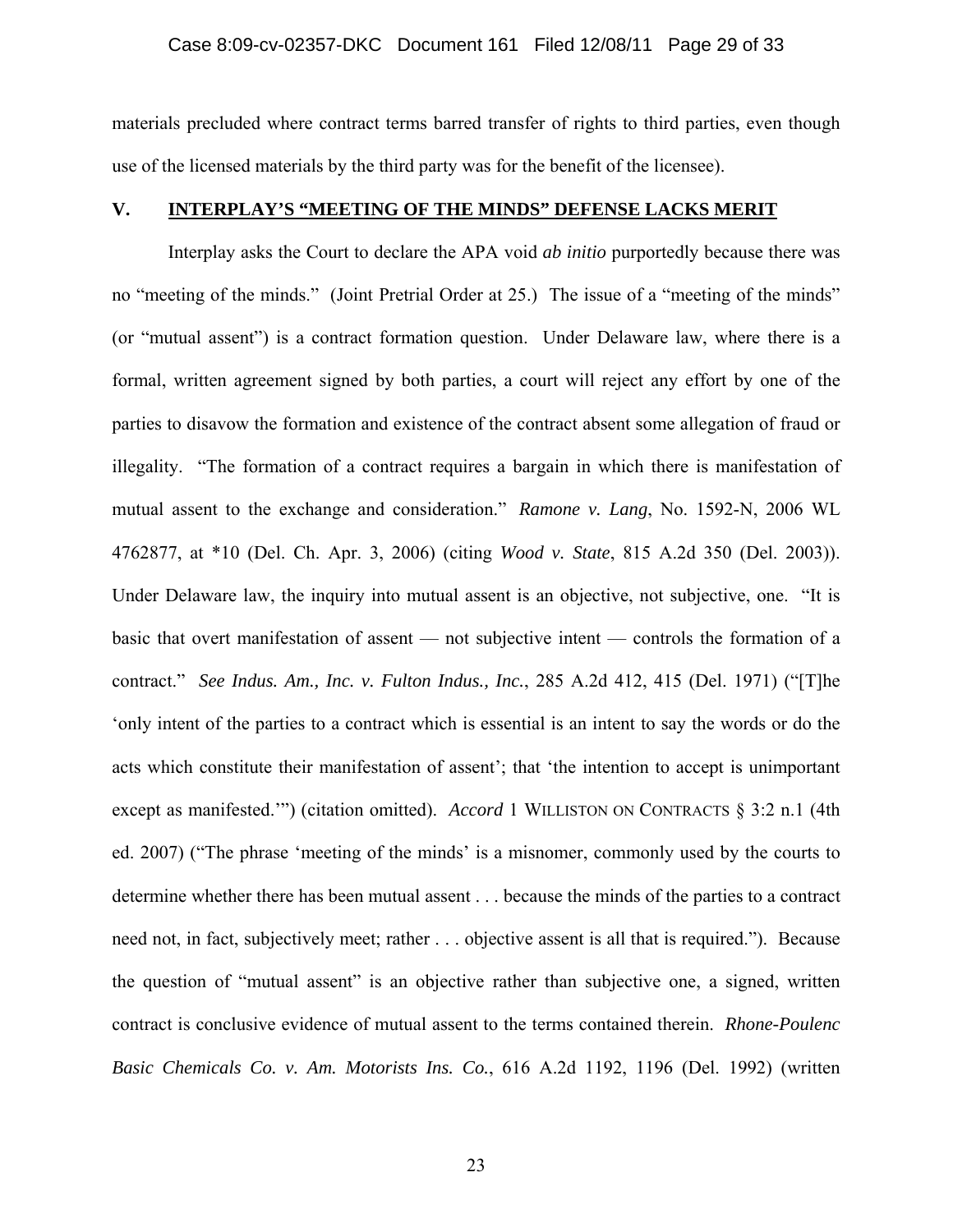#### Case 8:09-cv-02357-DKC Document 161 Filed 12/08/11 Page 30 of 33

agreement is an objective manifestation of intent that supersedes any subjective intent on the part of the parties); *American Homepatient, Inc. v. Collier*, No. Civ. A. 274-N, 2006 WL 1134170, at \*2 (Del. Ch. Apr. 19, 2006) (written agreement signed by the parties satisfied the requirement of "mutual assent"); *All Pro Maids, Inc. v. Layton*, No. Civ. A. 058-N, 2004 WL 1878784, at \*3 (Del. Ch. Aug. 10, 2004) (the execution of a written agreement "signif[ies] mutual assent"); *Standard Distrib. Co. v. NKS Distribs., Inc.*, No. 92C-05-036-WTQ, 1996 WL 944898, at \*1 (Del. Super. Ct. Jan. 3, 1996) ("The 1988 Agreement was reduced to writing, a clear overt manifestation which in law would override any unexpressed subjective intent.").

The issue of "mutual assent" or "meeting of the minds" arises where there is no formal, written, or fully executed agreement. The reason why is clear: Signing a contract conclusively establishes the parties' objective manifestation of assent to the written terms of the contract. In *Osborn v. Kemp*, the Delaware Supreme Court dismissed out of hand an argument that there was no mutual assent to a fully-executed contract: "The face of this contract manifests the parties' intent to bind one another contractually. Both parties signed the contract and . . . also exchanged consideration . . . ." *Osborn v. Kemp*, 991 A.2d 1153, 1158-59 (Del. 2010).

The APA is a written agreement executed by Interplay that transferred to Bethesda all of the ownership rights to any and all trademarks and copyrights related to the video game series Fallout. (*See* Exs. 1, 2, 3, 4.) In the Joint Pretrial Order, the parties stipulated to the existence of the written agreement. (Joint Pretrial Order at 23) ("The APA, including its exhibits, annexes and schedules, are an entire agreement").<sup>4</sup> Interplay's claim that there is an absence of a "meeting of the minds" or "mutual assent" fails as a matter of law.

\* \* \*

 $\frac{1}{4}$  Interplay requested that Bethesda stipulate to this fact in the Joint Pretrial Order. (Joint Pretrial Order at 23.) Bethesda stipulated to this fact during the Pretrial Conference held on November 14, 2011.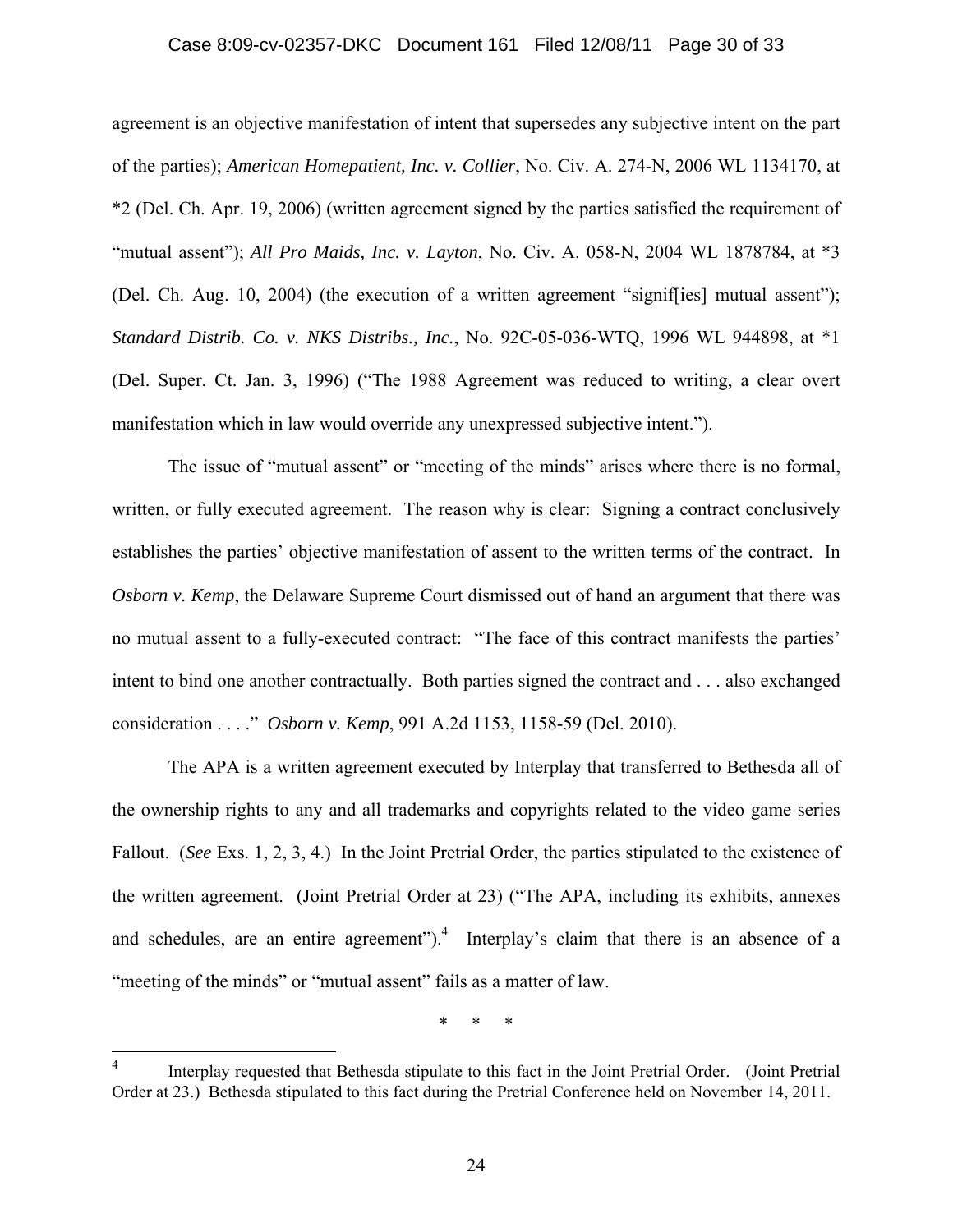All of Interplay's other claims and defenses lack merit as matter of fact and law for the

reasons set forth above and as will be established at trial.

## **VI. BETHESDA'S REQUESTED RELIEF**

As of the date of this Pretrial Memorandum, Bethesda seeks the following relief on its

claims. For Bethesda's claim of copyright infringement:

- (1) a judgment declaring that Interplay has infringed Bethesda's copyrights;
- (2) statutory damages in an amount determined appropriate by the Court for Interplay's willful past infringement of Bethesda's copyrights;
- (3) an impoundment order directing Interplay to deliver to Bethesda all reproductions and public displays of Bethesda's copyrighted works and derivatives thereof in the possession and control of Interplay;
- (4) an order directing Interplay to remove the copyrighted works from its Fallout Online website and enjoining Interplay, and all those acting in concert with it, from reproducing or publicly displaying any of Bethesda's copyrighted works or derivatives thereof, or otherwise infringing Bethesda's copyrights, on any website created, controlled or maintained by Interplay; and
- (5) an order enjoining Interplay, and all those acting in concert with it, from inducing, causing or materially contributing to Masthead Studios' infringement of Bethesda's copyrighted works.

For Bethesda's claim of trademark infringement:

- (1) a judgment declaring that Interplay has infringed Bethesda's trademarks; and
- (2) an order directing Interplay to remove Bethesda's trademarks from it Fallout Online website and enjoining Interplay from infringing Bethesda's trademarks on any website created, controlled or maintained by Interplay.

For Bethesda's declaratory judgment claim:

(1) a judgment declaring that Interplay's license under the TLA expired on April 4, 2009.

For Bethesda's claim for breach of Section 2.5 of the APA:

(1) nominal damages; and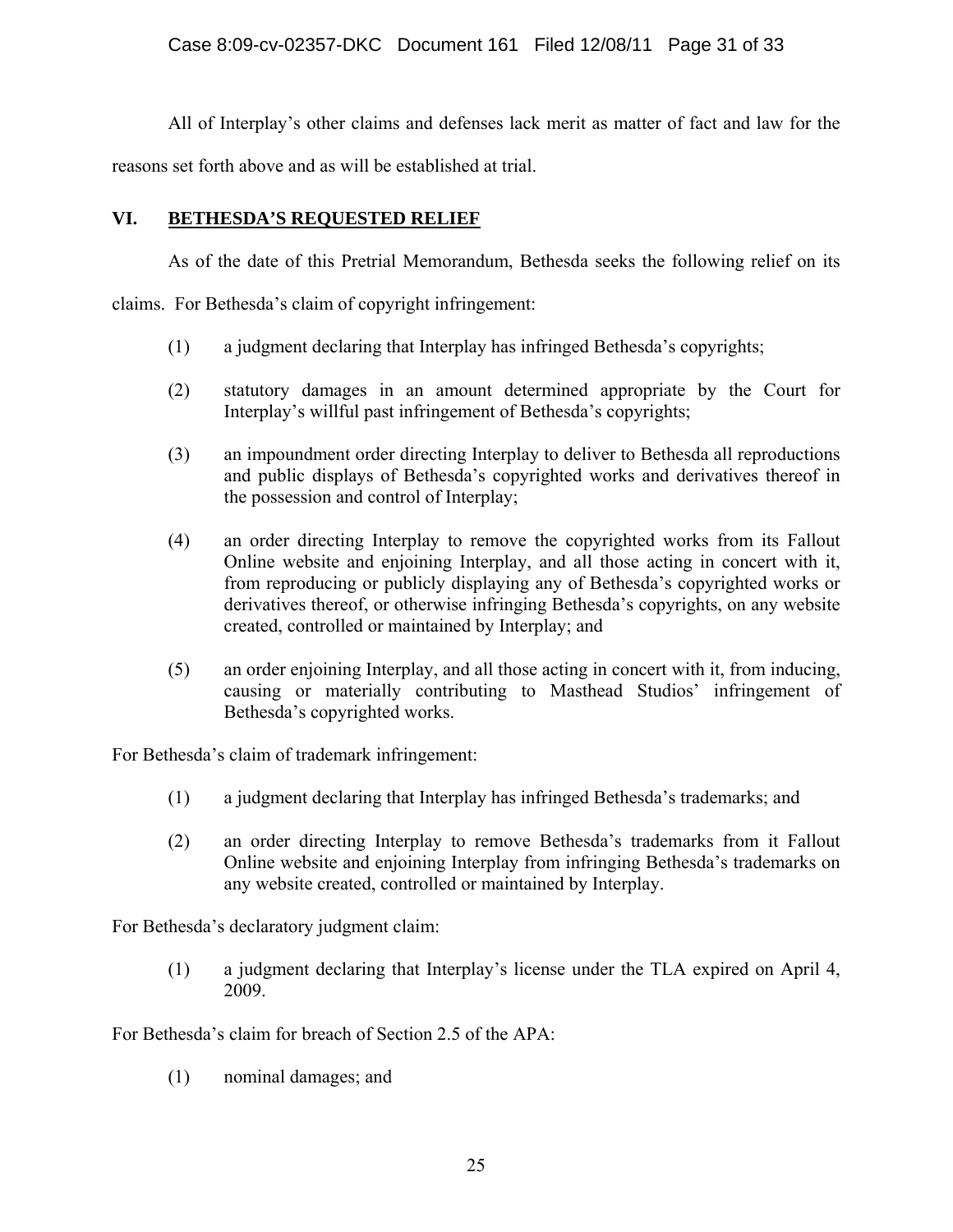(2) an order directing Interplay to comply with Section 2.5 and deliver to Bethesda all tangible embodiments of the Fallout intellectual property in Interplay's possession or control.

Except as set forth above, Bethesda does not intend to pursue at trial any of the other affirmative relief in connection with Count I of the First Amended Complaint (for Declaratory Judgment), Count IV of the First Amended Complaint (for Permanent Injunction) or Count X of the First Amended Complaint (for Breach of the Asset Purchase Agreement), although Bethesda my use facts relating to such claims defensively in connection with Interplay's counterclaims.

Bethesda does not intend to pursue any affirmative relief at trial in connection with Count III of the First Amended Complaint (for Preliminary Injunction), Count VI of the First Amended Complaint (for Unfair Competition), Count VII of the First Amended Complaint (for an Accounting), Count VIII of the First Amended Complaint (for Common Law Trademark Infringement), Count IX of the First Amended Complaint (for Unfair Competition), or Count XI of the First Amended Complaint (for Breach of the TLA), although Bethesda my use facts relating to such claims defensively in connection with Interplay's counterclaims.

Date: December 8, 2011 Respectfully submitted,

## **FRIED, FRANK, HARRIS, SHRIVER & JACOBSON LLP**

 By: /s/ Howard H. Stahl Howard H. Stahl, Bar # 24741 Joseph J. LoBue, Bar # 17393 801  $17<sup>th</sup>$  Street, NW Washington, DC 20006 Telephone: 202-639-7000 Facsimile: 202-639-7003 Email: howard.stahl@friedfrank.com joseph.lobue@friedfrank.com

*Counsel for Plaintiff/Counter-Defendant, Bethesda Softworks LLC*